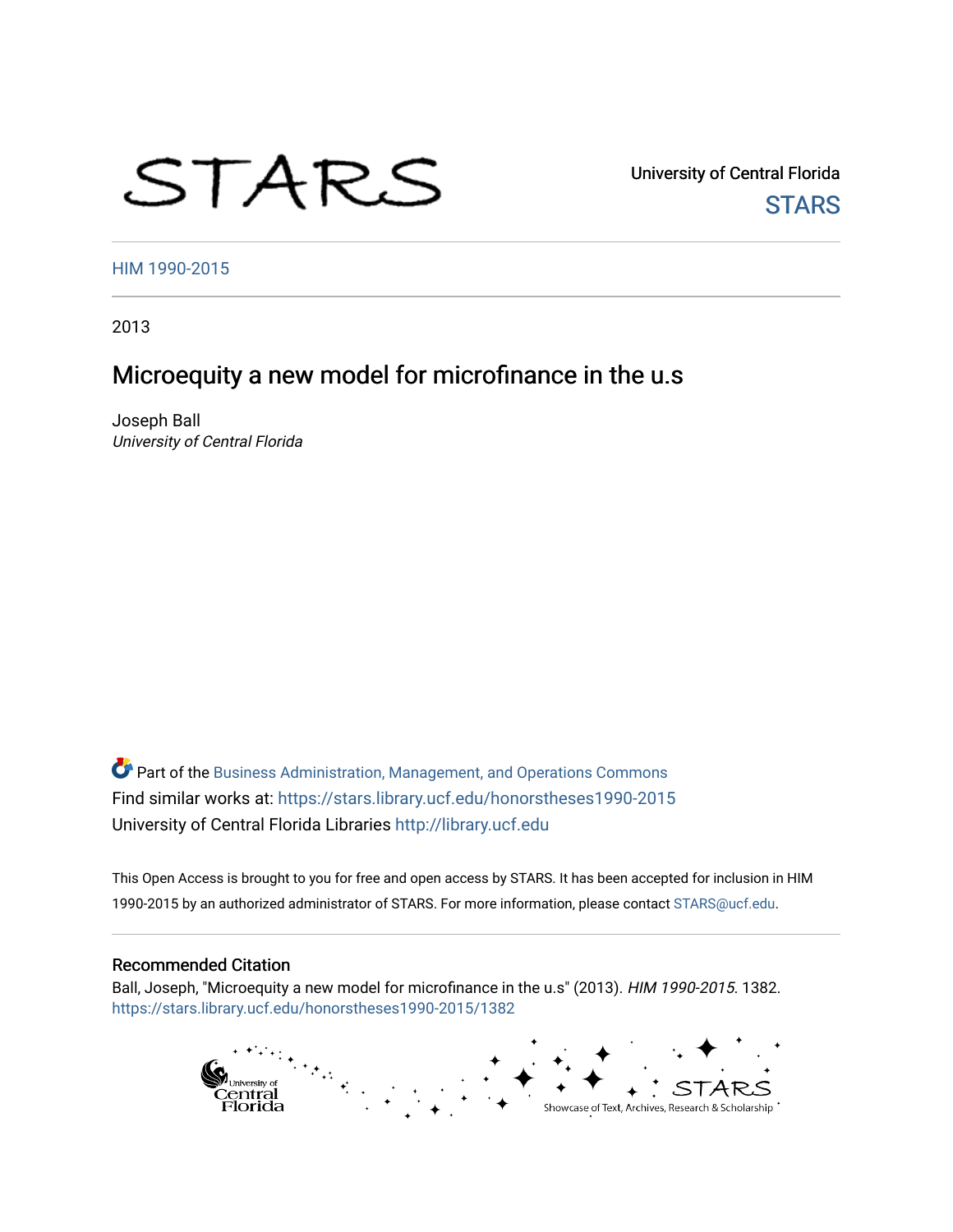# MICROEQUITY: A NEW MODEL FOR MICROFINANCE IN THE U.S.

by

# JOSEPH K. BALL

A thesis submitted in partial fulfillment of the requirements for the Honors in the Major Program in Business Administration in the College of Business at the University of Central Florida Orlando, Florida

Fall Term 2012

Thesis Chair: Dr. Nasser Kutkut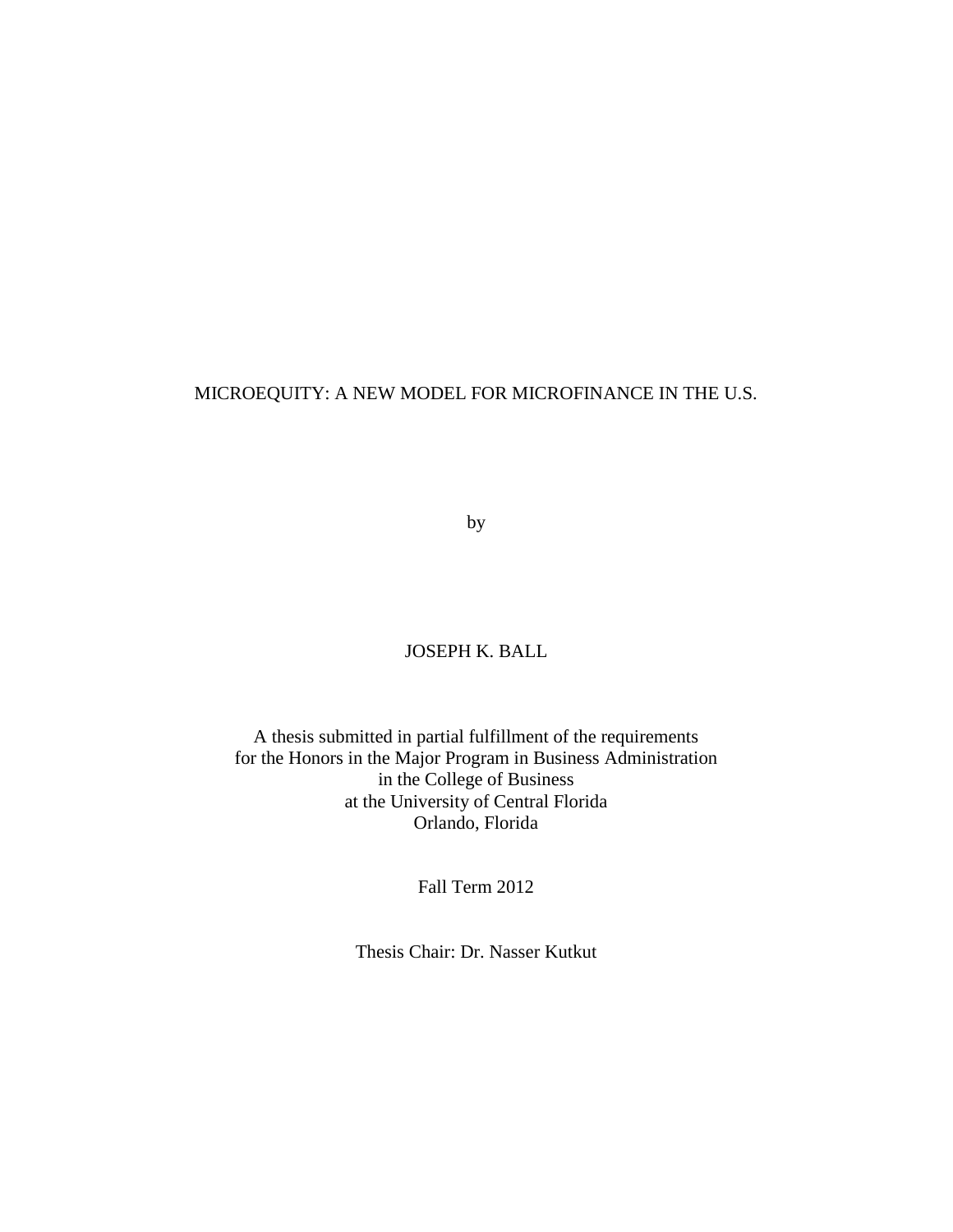# **ABSTRACT**

Most of the research on microfinance focuses on the microloan activities of microfinance institutions such as Grameen Bank of Bangladesh and Banco Sol of South America. These institutions make small loans to the poor to help them engage in income generating activities. Many organizations have tried to translate this practice to the United States, but due to fundamental differences between the advanced U.S. business environment and that found in the developing world, such attempts have been met with limited success. There is a substantial amount of research on microfinance institutions and activities in the U.S., however almost all of the activity is focused on making microloans. In this paper, a new method for pursuing microfinance, microequity, is put forward as a potential candidate for successfully and sustainably implementing microfinance in the United States. The preliminary conclusions reached in this paper, based on research into traditional microfinance internationally and in the U.S. as well as research on the pros and cons of traditional equity and debt financing, show that a microequity model for microfinance could offer a solution to the difficulties that have prevented microfinance from being successfully and sustainably implemented in the United States.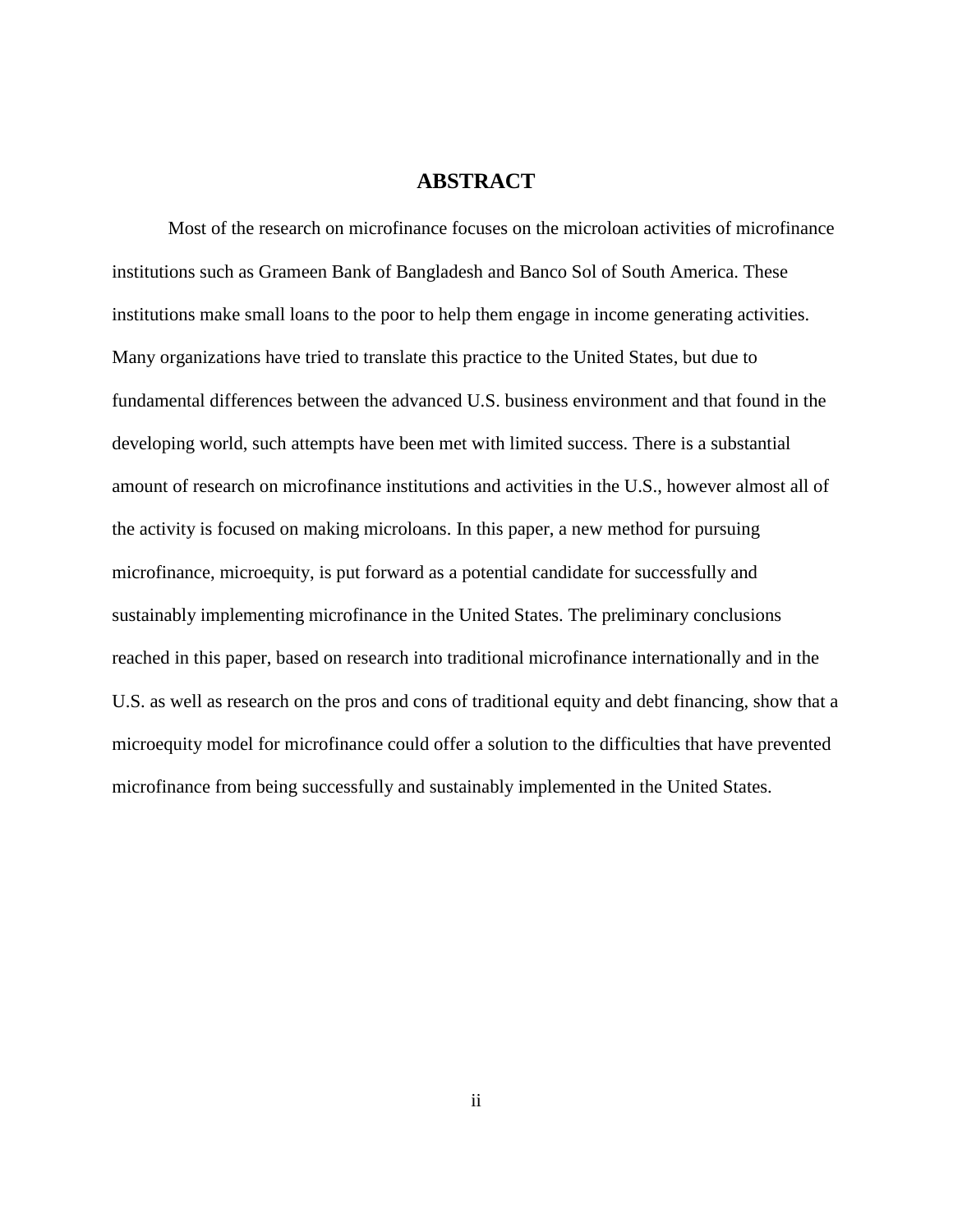# **ACKNOWLEDGEMENTS**

I would like to thank my thesis chair, Dr. Nasser Kutkut, and the members of my thesis committee, Dr. Carlos Valdez and Dr. Michael Ciuchta, for all of their invaluable support, assistance, input, and time during the writing process. I would also like to thank everyone at the Burnett Honors College for all of their hard work in making this program possible. Last but not least I would like to thank my family, for without them none of this would be possible.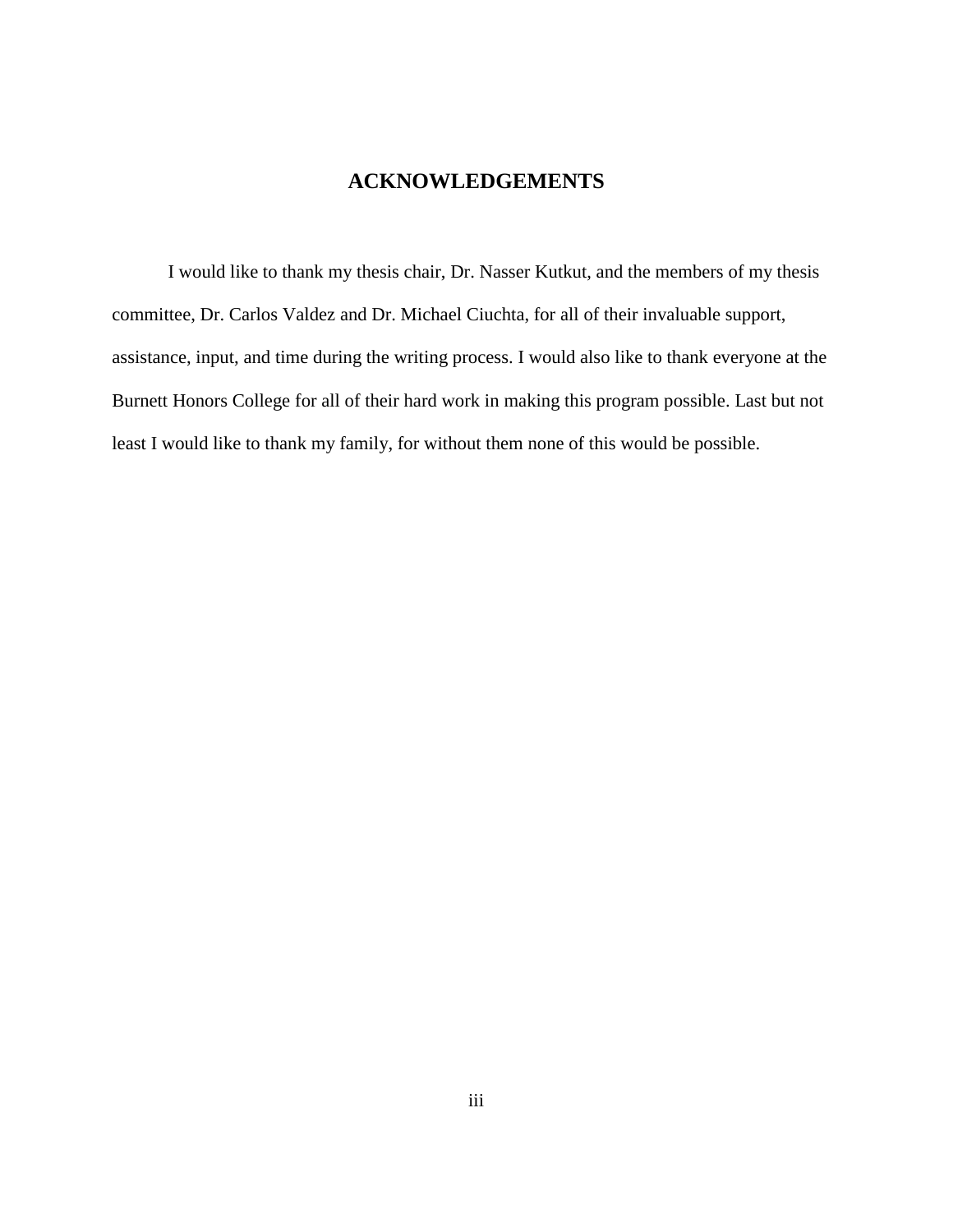# **TABLE OF CONTENTS**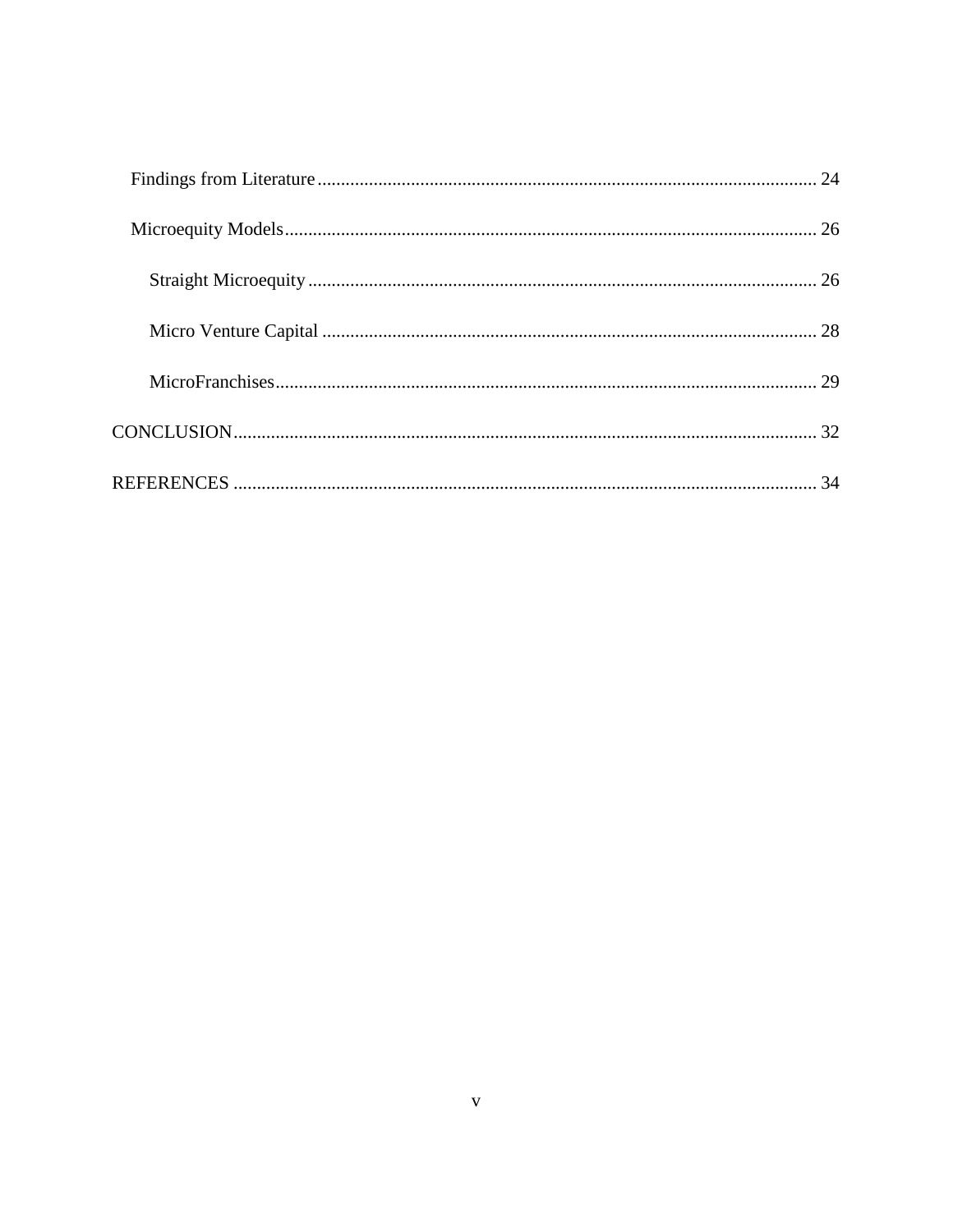# **INTRODUCTION**

<span id="page-6-0"></span>Startups and other small businesses usually require some form of financing to initiate or sustain operations. However, many entrepreneurs are unable to access traditional forms of formal financing for various reasons. Traditionally, in the context of small businesses, formal financing has been defined as commercial banks and similar financial systems, government loans, equity investments, and any other type of financing which relies on the state to enforce contractual legal obligations (Ayyagari, Demirguc-Kunt, & Maksimovic, 2010). Often times the amounts of capital that are required by small or startup businesses are below the threshold of what commercial banks and other similar financial institutions are willing to provide (Pollinger, Outhwaite, & Cordero-Guzmán, 2007). Also, many times would be entrepreneurs may be deemed to not be credit worthy by formal financial institutions.

Microfinance emerged in the recent past as a way to provide small loans to entrepreneurs and circumvent the above difficulties. The microfinance model has been successful in the developing world, but, due to various factors, in the U.S. there have been problems with and questions about its sustainability and effectiveness (Pollinger et al., 2007).

For small businesses, utilizing debt financing is very risky because most small, new businesses are likely to have low expected cash flows. It could be advantageous for these businesses to utilize equity financing rather than debt. First, equity investments provide insurance against becoming insolvent since the equity investor receives no return if the business struggles, as opposed to debt financing where loans have to be repaid regardless. Second, equity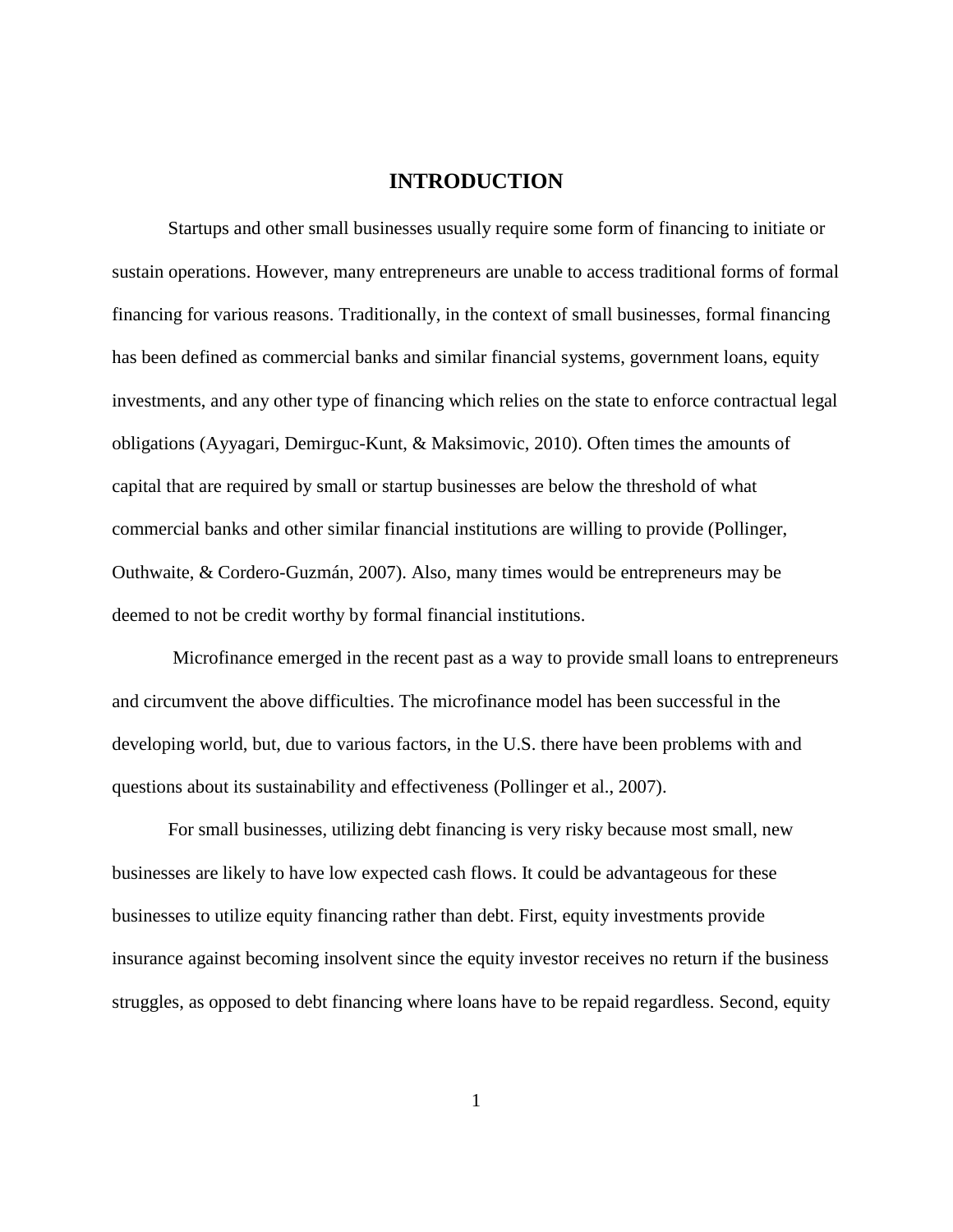investors such as venture capitalists and angel investors frequently add value to the business they invest in and many times help the business succeed.

In this paper I will seek to answer the question of whether a different model for providing small amounts of capital, microequity, which uses equity rather than debt, may offer a solution to the problems faced in implementing microfinance in the United States.

With the recent passage of the Jumpstart Our Business Startups (JOBS) Act by the U.S. Congress, it seems that a substantial new source of previously untapped equity funding may now be available to small business startups via the Act's crowdfunding provisions. This new Act is certain to have major ramifications on microequity based financing.

#### Microfinance Overview

<span id="page-7-0"></span>For many years, the demand for small loans and credit has been fulfilled by informal financing arrangements, which are defined as "small, unsecured, short-term loans restricted to rural areas, agricultural contracts, households, individuals, or small entrepreneurial ventures" (Ayyagari et al., 2010). Typical examples of these types of arrangements include pawnshops, moneylenders, borrowing from family and friends, and ROSCAs (What is Microcredit?, 2011). ROSCA, which stands for rotating savings and credit association, are community based organizations where the members meet on a regular basis to contribute small sums to a funding pool, which is then given to a different member at each meeting on a rotating basis (Armendariz & Morduch, 2005). These sources of financing have undoubtedly been utilized by entrepreneurs to create income generating activities, however; problems exist with these types of financing. ROSCAs are constrained in two important ways. First, the size of the pool and the regular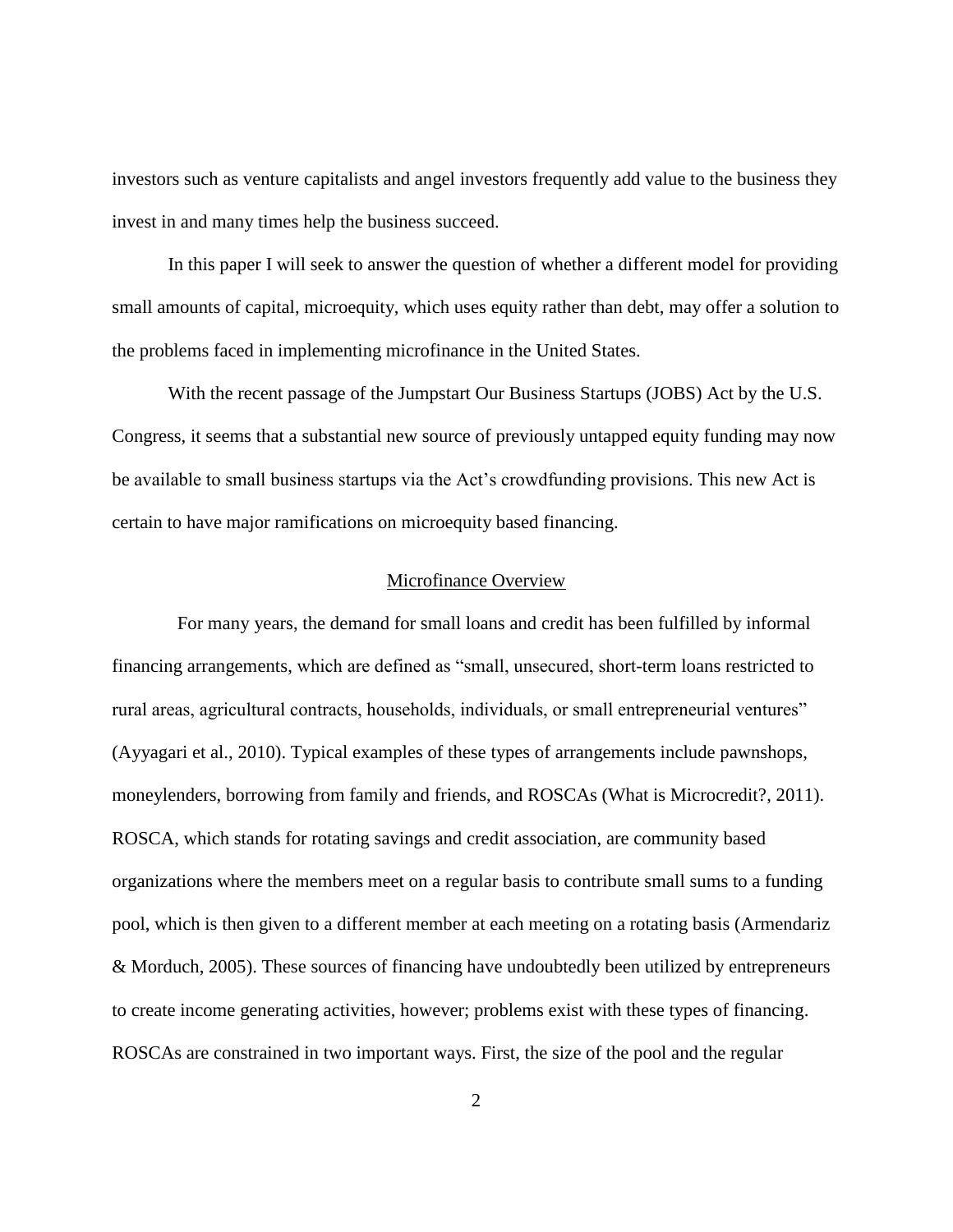payments are inflexible during the life of a given ROSCA. Second, while ROSCAs mobilize locally held funds, they do not provide a way to access funds from outside a given community (Armendariz & Morduch, 2005).

While moneylenders and pawnshops can also be considered as sources of microfinance, credit obtained from these types of sources is often very expensive for the borrower due to the high interest rates charged which are well above those found in the formal financial sector. Another source of microfinance can be family and friends. However, when borrowing from family and friends, interest costs may be low or in fact zero, but social costs and obligations can be considerable. For example, borrowing mom's entire rainy day fund is likely to entail a very hands-on loan monitoring process, and borrowing from a close friend could destroy a cherished relationship in the event of a default.

The formal financial sector faces several obstacles when trying to serve the small credit market. These include asymmetry of information, multiple sources of risk, and the high cost of servicing small loans (Khavul, 2010). Asymmetry of information refers to the fact that in the instant case, a bank or similar financial institution will usually have no information on who is a good risk and who is not, because of the fact that potential small credit customers are likely to have little to no credit history. The multiple sources of risk are the ex-ante moral hazard problem of poor project selection and the ex-post moral hazard of non-repayment. In other words, before the loan is received there will be a tendency for an entrepreneur to choose a project that may be less than optimal, since they are risking the financial institutions capital and not their own. For small loans the problem is magnified because financial institutions cannot charge higher rates to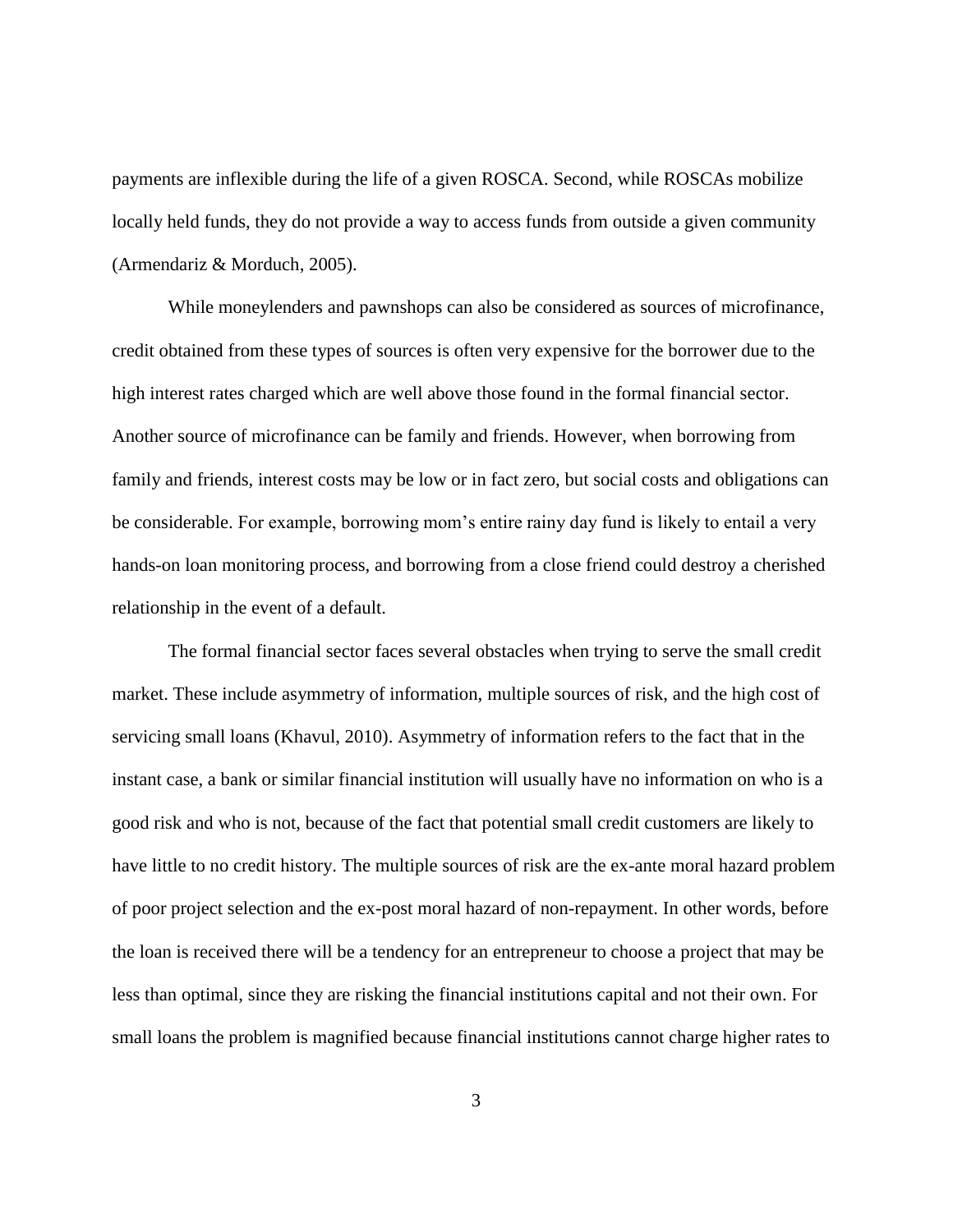cover this risk, due to usury law. Then, after the loan is received, there is always the risk that the loan will default for various reasons other than poor project selection. In such cases borrowers may not be as motivated to work through difficulties since they have not invested their own money. Again the financial institutions have trouble pricing in this risk while staying under the usury ceiling. Servicing costs for small loans are high because fixed costs are a significant portion of the loan amount, limiting the economies of scale. Due to these factors, formal financial institutions have generally avoided the small credit market altogether, likely due to the perception that because of the aforementioned reasons there is no money to be made on these types of loans.

The difficulties faced by entrepreneurs in accessing small loans and credit led to the development of the modern microfinance movement, widely accepted to have begun with Grameen Bank in Bangladesh in the late 1970's. Grameen Bank was founded by Dr. Muhammad Yunus in 1976, and was based on a model featuring what is called Grameencredit. The model is distinguished by: a mission to help the poor overcome poverty by creating income generating activities, not being based on any collateral or legal system but based on trust instead, borrowers must join groups in order to obtain loans, and the loans must be paid back in installments (What is Microcredit?, 2011). Since the inception of Grameen Bank, the model has been replicated throughout the developing world, with adaptations, in many instances, but mostly converging to the most salient features of the Grameen model. A typical microfinance institution (MFI) in the global context is a non-profit organization funded by governmental and philanthropic sources. Some are also member owned co-ops. Funding comes from patient and undemanding capital as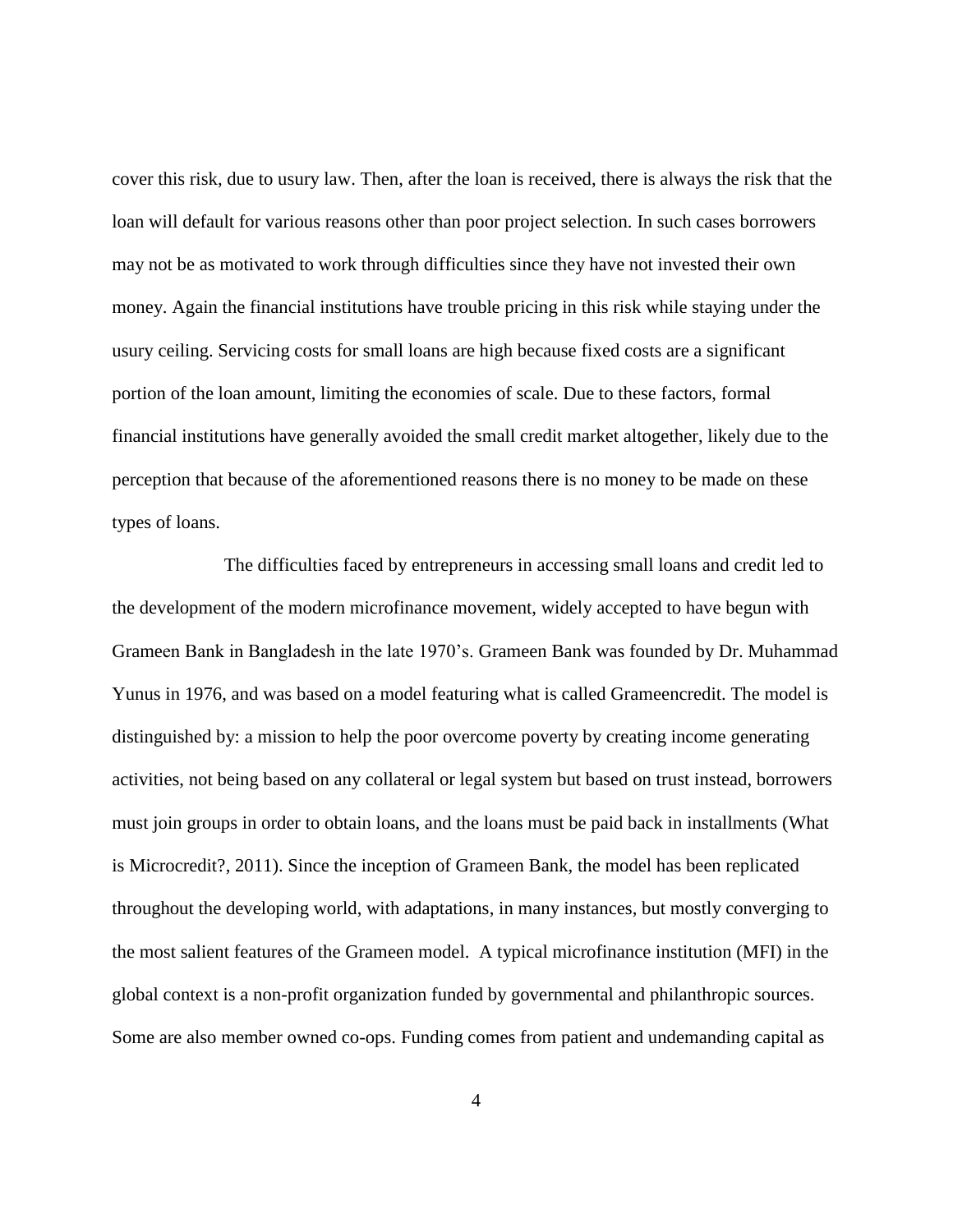opposed to demanding capital which seeks a return. MFIs have evolved from grant-dependent, loan only institutions to include many different forms. Some MFIs offer a variety of financial services such as banking, insurance, loans, etc. and some are profit seeking institutions (Chandra & Arun, 2011).

The microfinance movement in the United States emerged in the mid-1980s. It was influenced by the growth and development of the international microfinance industry, and was a response to the need for better economic options for those entrepreneurs who lack access to formal financing. In particular the movement focused on those classes of people who have been traditionally categorized as disadvantaged: women, racial and ethnic minorities, and public assistance recipients (cited in Servon 2006; Hoy, Romero, & Zeuli, 2012). In the U.S. context there is a further focus on what are known as microenterprises, which are defined as those businesses with five or fewer employees that require \$35,000 or less in start-up capital (Edgcomb & Klein, 2005). According to the U.S. Census (2012), in 2010 there were 4,078,084 businesses with 1 to 4 employees out of a total of 7,396,628 businesses in all, showing that approximately 55% of all businesses could fit into the microenterprise category. Furthermore, these microenterprises had a combined total payroll of over \$290 billion out of a total of \$4.94 trillion for all businesses, giving microenterprises approximately 17% of the entire U.S. payroll. These figures show that microenterprises are a significant part of the U.S. Economy.

Although MFIs in the developing world were originally funded by governments and charitable organizations, an increasing number of these MFIs have made the transition to profit seeking institutions funded by commercial capital (Chandra & Arun, 2011). In contrast, most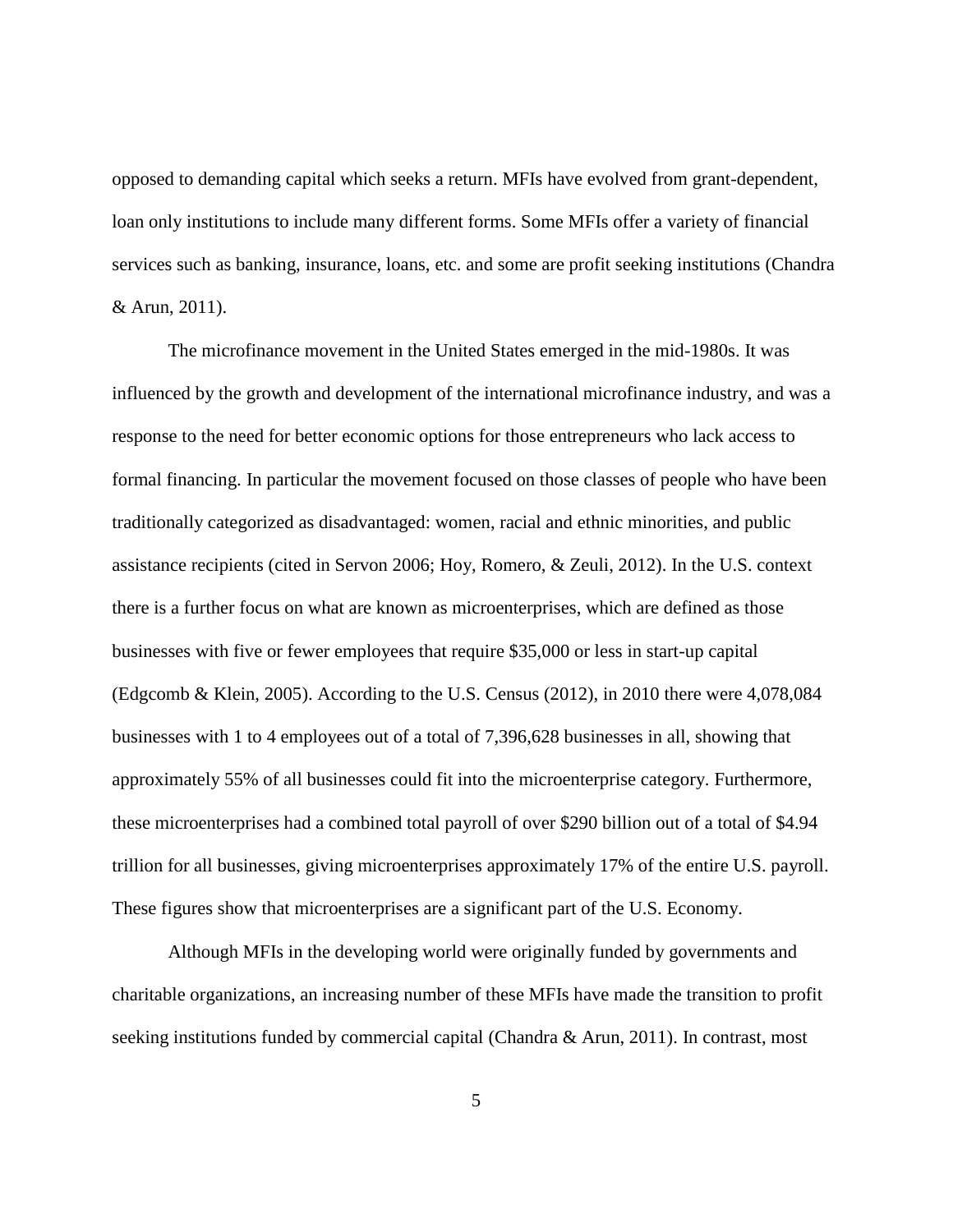MFIs in the U.S. are not self-sufficient and rely on grants, subsidies, and donations to cover their costs (Gollakota & Doshi, 2010). The reasons MFIs in the U.S. have had difficulty making this transition is twofold. First, the regulation of interest rates by the federal and state government(s) presents an obstacle. In order to make a profit, a lender must make a sum of interest on loans which is greater than the sum of the costs of operating, defaults, and inflation. For small loans this is difficult because fixed costs can be a significant portion of the principle amount. An interest rate of 30% has been suggested as sufficient to meet this threshold but this would conflict with usury law (Bell, 2010). According to Flannery & Samolyk (2005), most states have usury laws prohibiting the charging of interest at rates this high, which impairs the ability of MFIs to generate a profit. Some organizations, such as payday lenders, are able to circumvent such statutes, however; the methods they use are probably not available to most MFIs. Payday lenders in many states operate according to enabling statutes which are separate from those governing banks and other mainstream lenders. Absent enabling statutes, payday stores operate as agents for banks located in states with much less restrictive usury limits, such as South Dakota or Delaware which impose no interest rate ceiling at all (Flannery, & Samolyk, 2005). In contrast, most MFIs in the United States are community based organizations and likely lack ties to financial organizations in other states. Also, most MFIs in the U.S. have a mission component and attempt to serve low-income and predominantly ethnic minority communities (Pollinger et al., 2007). In light of this fact, most MFIs are probably unwilling to charge interest rates substantially higher than those found in the formal financial sector even if they were able to do so.

6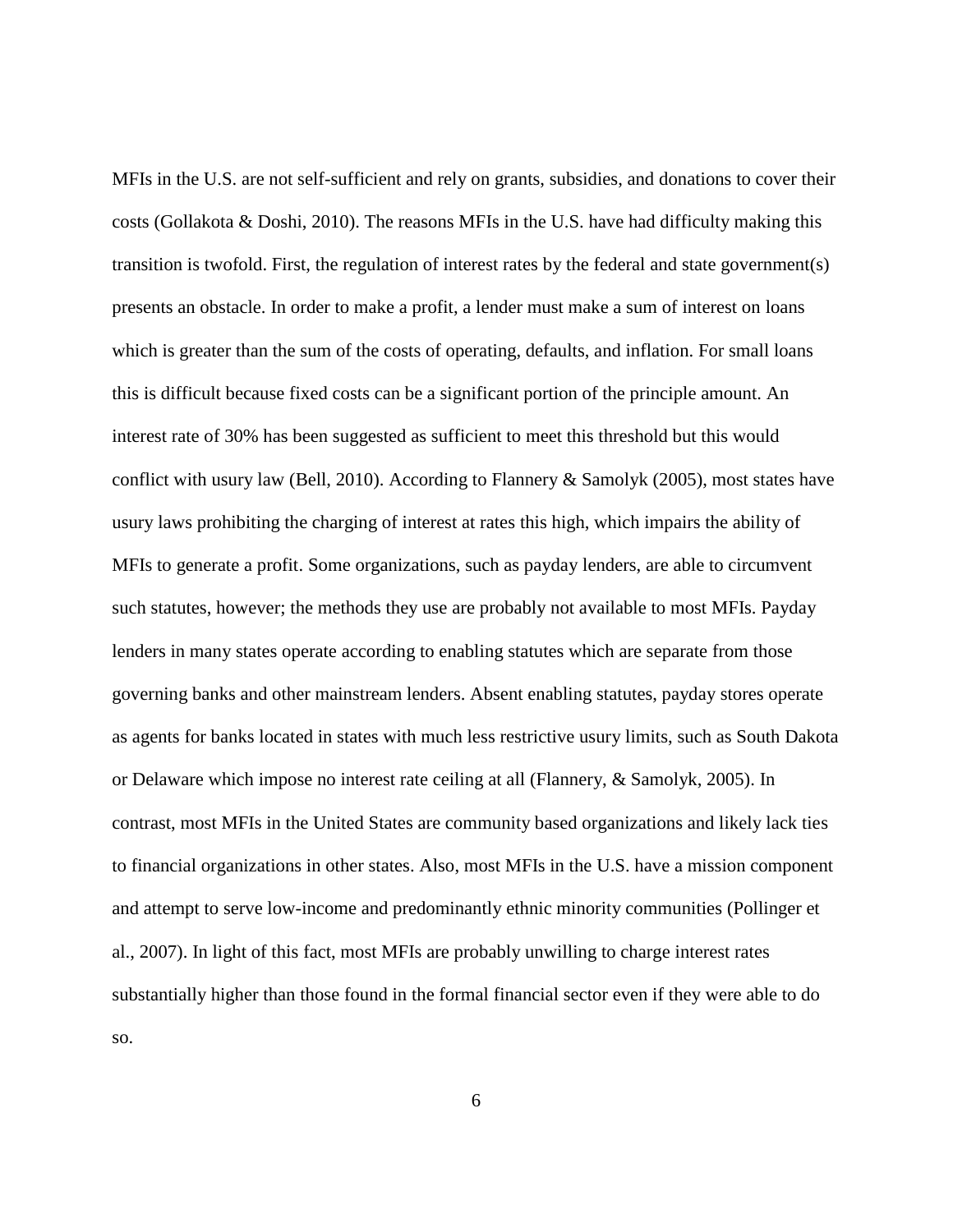#### Problem

<span id="page-12-0"></span>As can be seen from the preceding discussion, MFIs in the United States have had trouble achieving sustainability and some question whether they are even effective at stimulating economic activity and helping the poor escape poverty. MFIs cannot charge interest rates high enough to cover the costs incurred when making small loans and must depend on subsidies. As stated by Pollinger, Outhwaite, and Cordero-Guzman (2007) "If subsidies are required to serve the market … it is incumbent on the microfinance industry to demonstrate that theirs is an efficient mechanism for delivering such subsidies" (p. 39). Receiving government or charitable funds is never guaranteed, especially in an environment of economic uncertainty which continues to pervade the U.S. and world economy. These factors clearly make it very difficult to be certain that microfinance is effective in the U.S. context or if it is even sustainable at all.

## **Research Questions**

<span id="page-12-1"></span>In this thesis, we attempt to answer the following research questions:

1.) Could a microequity financing model offer a solution to the difficulties that have prevented MFIs in the United States from achieving sustainability?

2.) How would a microequity financing model work in practice? In particular, would it be possible to create a "micro" version of traditional methods of equity financing, which have a proven track record, such as venture capital and angel investing ("microVCs" or "microangels")? Do the provisions of the recently passed JOBS act facilitate or inhibit such a model?

These questions will be answered by conducting a focused literature review. First, the literature that highlights the successful practices of international and domestic MFIs will be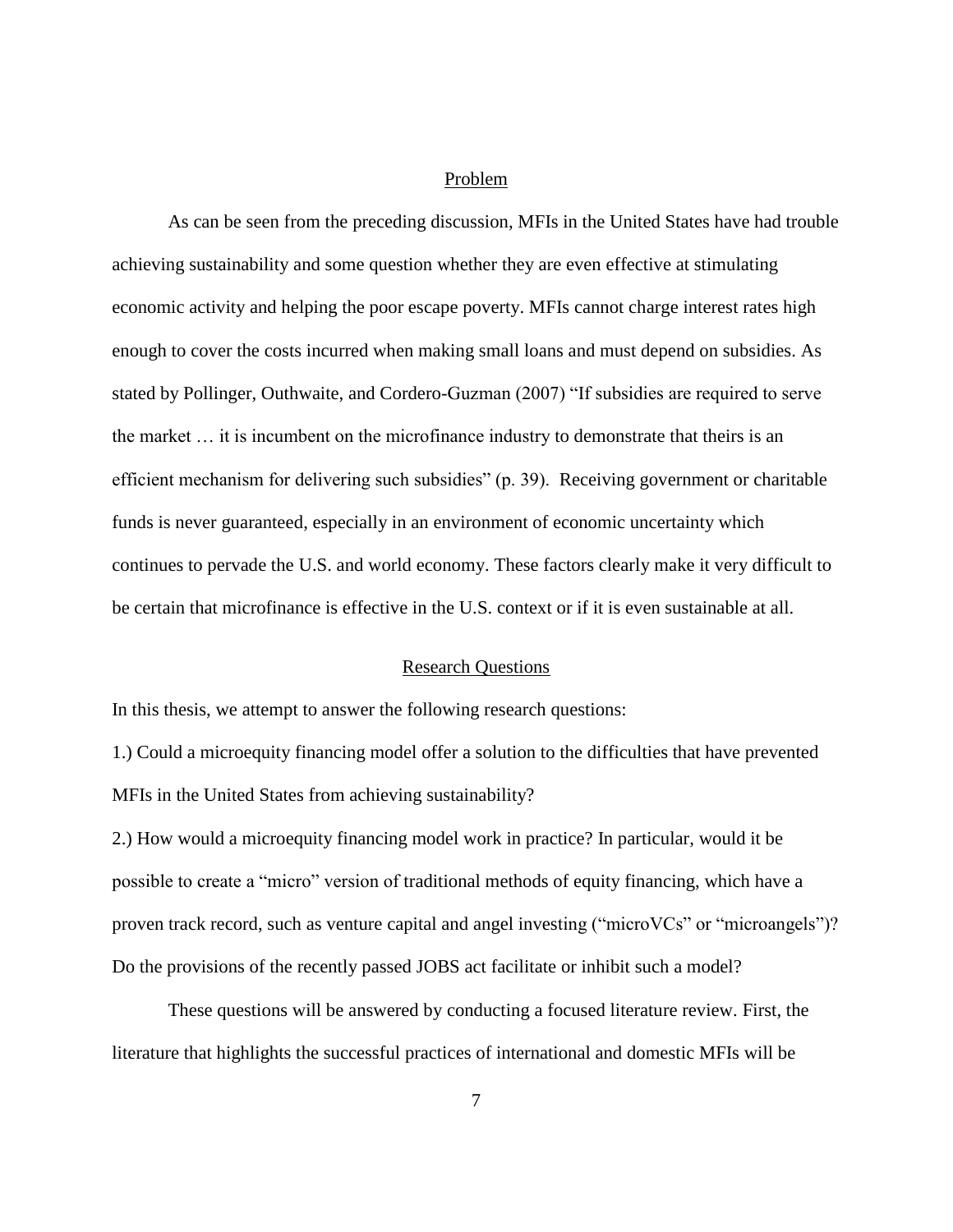reviewed. Next, the relevant literature relating to traditional business financing such as loans, bonds, stocks, venture capital, angel investing, etc. will be analyzed. Some business models that are already in use, which are similar to the microequity concept, will be discussed as well. Finally, the crowdfunding provisions of the JOBS Act will be thoroughly examined as they are of particular importance to the potential implementation of a microequity funding model.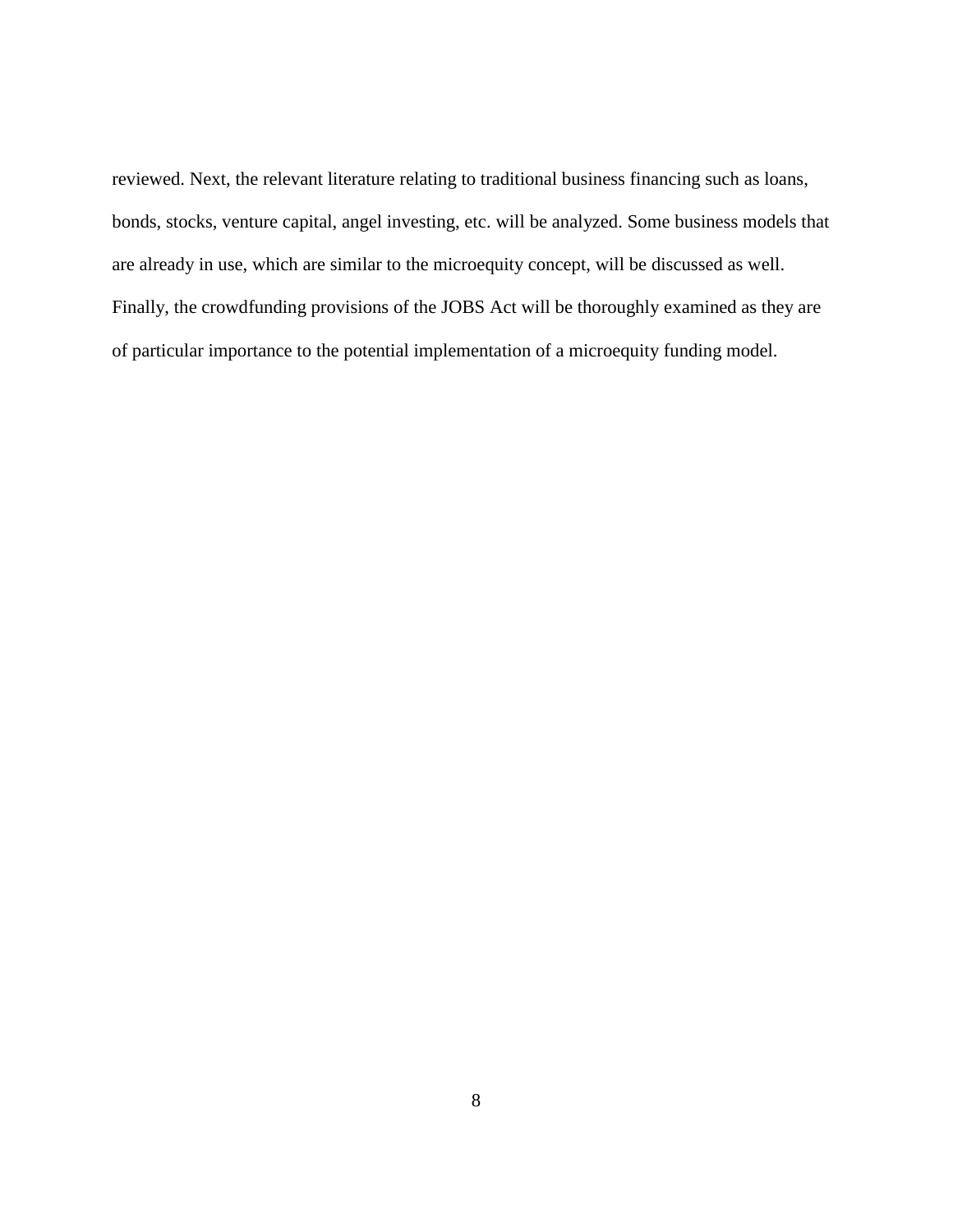# **LITERATURE REVIEW**

#### Successes and Best Practices of MFIs

#### <span id="page-14-2"></span><span id="page-14-1"></span><span id="page-14-0"></span>*International Perspective*

As stated earlier, the international microfinance movement is widely accepted to have begun with Grameen Bank in the late 1970's in Bangladesh. Grameen Bank's founder, Dr. Muhammad Yunus, created a lending model based on the concept of Grameen Credit, which was described earlier. Perhaps the most significant aspect of this model is the group lending feature. Group lending generally refers to individuals who lack collateral joining together to obtain loans. In the classic Grameen model the loans are distributed to individuals, but all in the group face consequences if any one member runs into serious repayment difficulties, this is known as joint liability. (Armendariz & Morduch, 2005). There are also other forms of group lending known as individual liability and village banking. In individual liability, group lending borrowers are not directly responsible for other group members' debt obligations, however; the borrowers come together for regular repayment meetings with the representative of the MFI. The loans are repaid in public and often the meetings do not end until all loan payments are received (Khavul, 2010). In this way the social and moral obligations of group members to repay are retained without actually holding members responsible for the debts of others. Village banking has been described by Khavul (2010) as "…groups of individuals are jointly given a loan amount that they then allocate to their members. Village banks establish leadership roles among members who are responsible for managing and the lending activities. Village banking requires that members cross-guarantee each other's loans" (p. 62).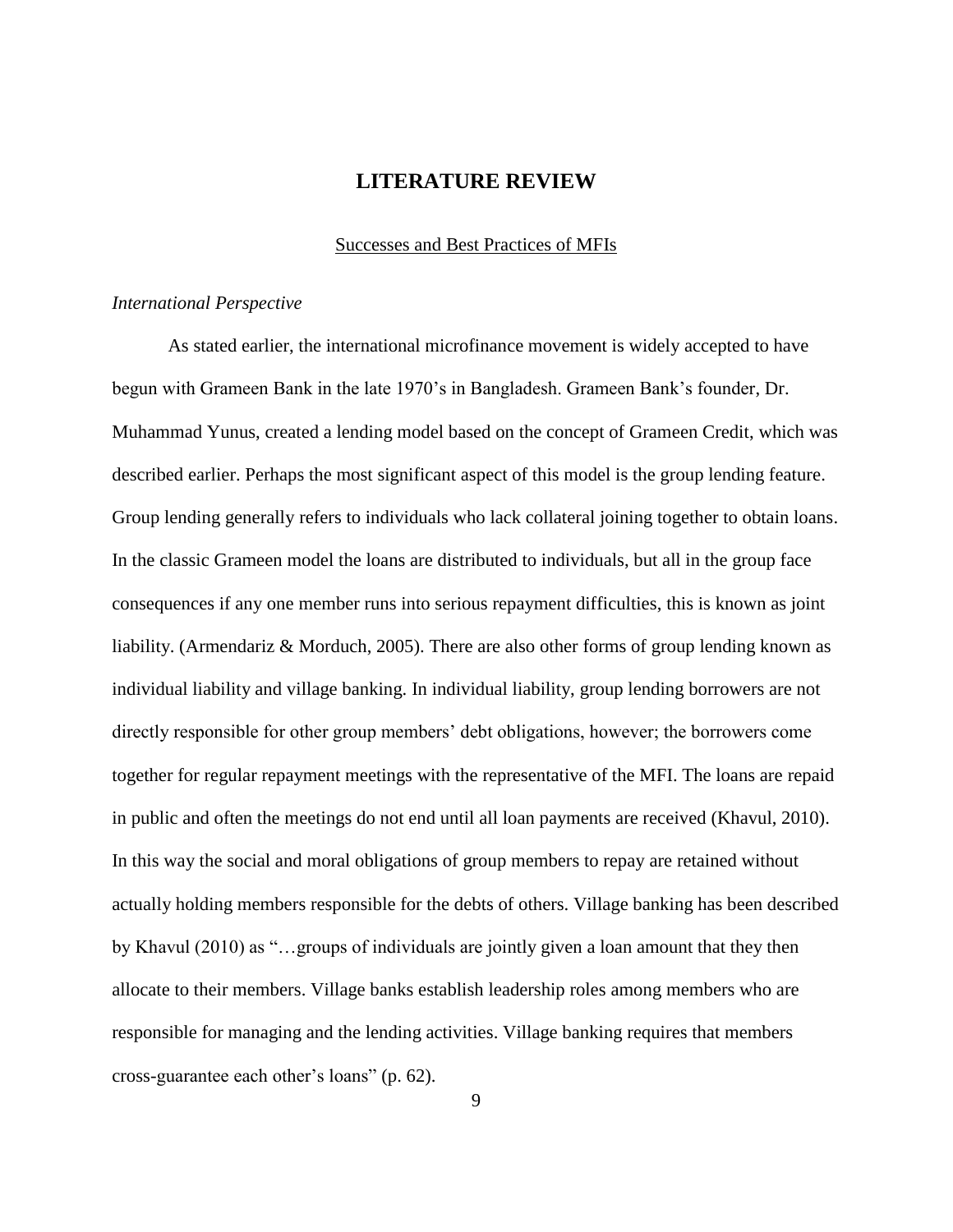Originally the motivation for the group lending model was economies of scale, but MFIs soon realized that the model had other important advantages such as reducing the costs of screening and monitoring loans and of enforcing debt repayments. These advantages helped to alleviate the aforementioned problems that financial institutions have traditionally faced when lending to the poor: information asymmetry, multiple sources of risk, and the high proportion of fixed costs on small loans (Khavul, 2010; Armendariz & Morduch, 2005). The way group lending obviates these difficulties is by taking advantage of the strong social networks that exist in low income communities. The borrowers form the groups without input from the MFI, and research has shown that borrowers who are likely to repay will self-select into groups with other "good" borrowers, to the exclusions of borrowers who are unlikely to repay, thereby alleviating some of the problems in multiple risk sources and information asymmetry. Also, the public repayment meetings allow for the fixed costs due to servicing the loans to be spread out amongst many groups (Armendariz & Morduch, 2005).

Because of these advantages, international MFIs have consistently reported very high loan repayment rates, despite the fact that no collateral is used for these loans. However, many have argued that loan repayment rates are an insufficient measure of the success of MFIs and that instead more emphasis should be put on the outcomes for the MFIs' clients. The question, they argue, is whether or not microfinance is working, in other words, is microfinance helping to alleviate poverty? The answer to this question is still open to debate and is complicated by the fact that it depends on who you ask as there are multiple stakeholders involved in such a complex phenomenon. One thing is certain, MFIs in the developing world have proven to be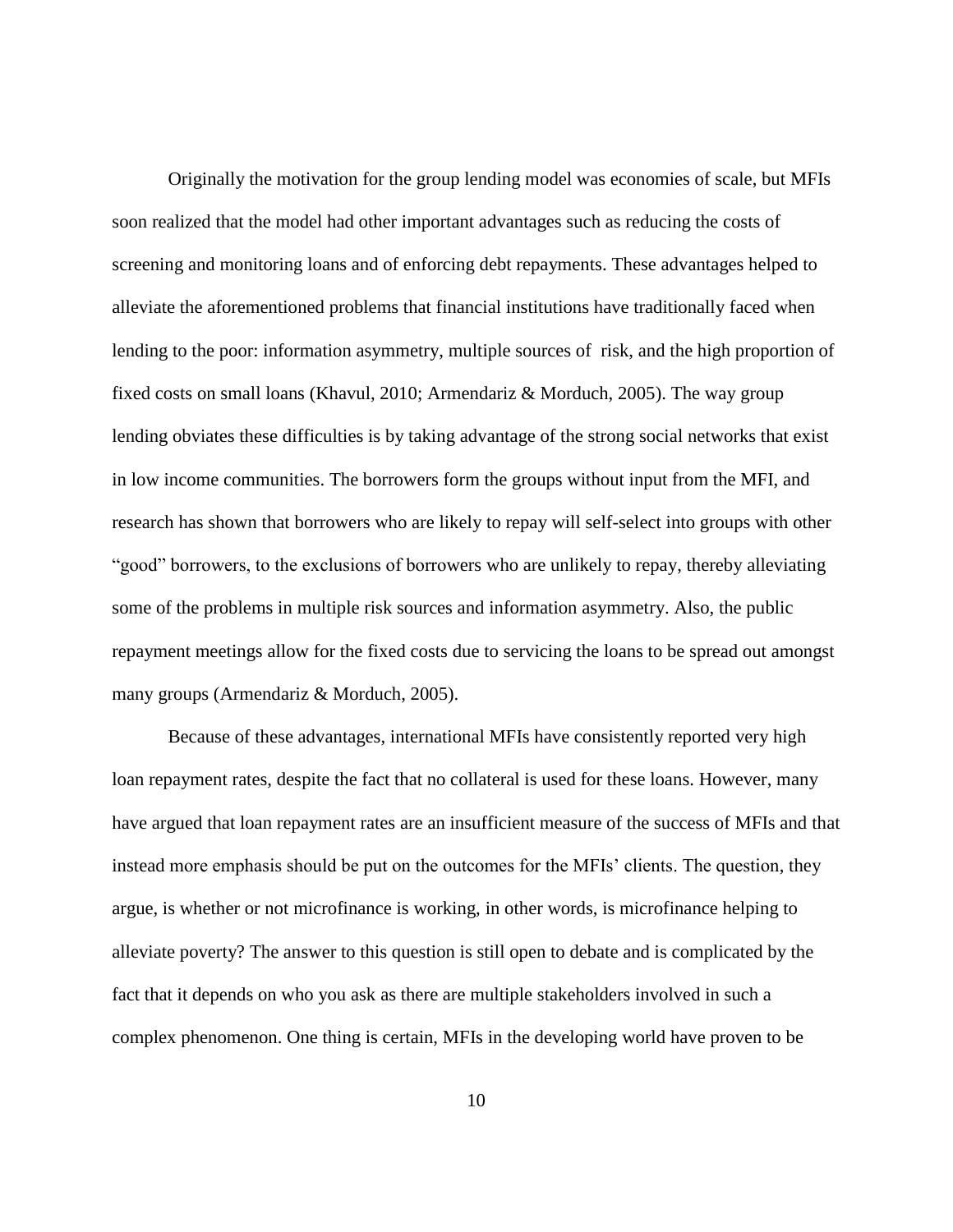sustainable, with organizations such as Grameen Bank and the Association for Social Advancement in Bangladesh having been in existence since the late 1970's (A Short History of Grameen Bank, 2011; About ASA: Origin, 2012), and BancoSol in Bolivia since 1986 (BancoSol: History, 2012).

#### <span id="page-16-0"></span>*Microfinance in the US*

Microfinance in the US shares the same goals as microfinance in the developing world, helping lower income entrepreneurs to start businesses and escape poverty. However, for a few important reasons, MFIs in the US have had less success than their international counterparts in achieving sustainability. First, financing entities in developing nations are subject to less stringent regulations and are free to charge interest rates sufficient to cover their costs, but in the US this is almost always prohibited by statutes (Bell, 2010; Gollakota & Doshi, 2010). Second, many studies have shown that the social pressure to repay microloans via the group lending practice is ineffective in the US. The reasons for this are: a lower population density compared with places like Bangladesh leading to much greater dispersion in potential customers; a much more transient and mobile low income population; and the fact that most groups that were formed in the US were assigned by the MFIs rather than being formed by the borrowers themselves, which negated the advantages of group lending in information asymmetry problems (Chandra & Arun, 2011; Gollakota & Doshi, 2010). Finally, one crucially important factor in the success of MFIs is that if the businesses started by the loan recipients are successful, then it is clearly much more likely that the loans are going to be repaid. But starting a business in a formal and developed economy like the United States is much more difficult than in the developing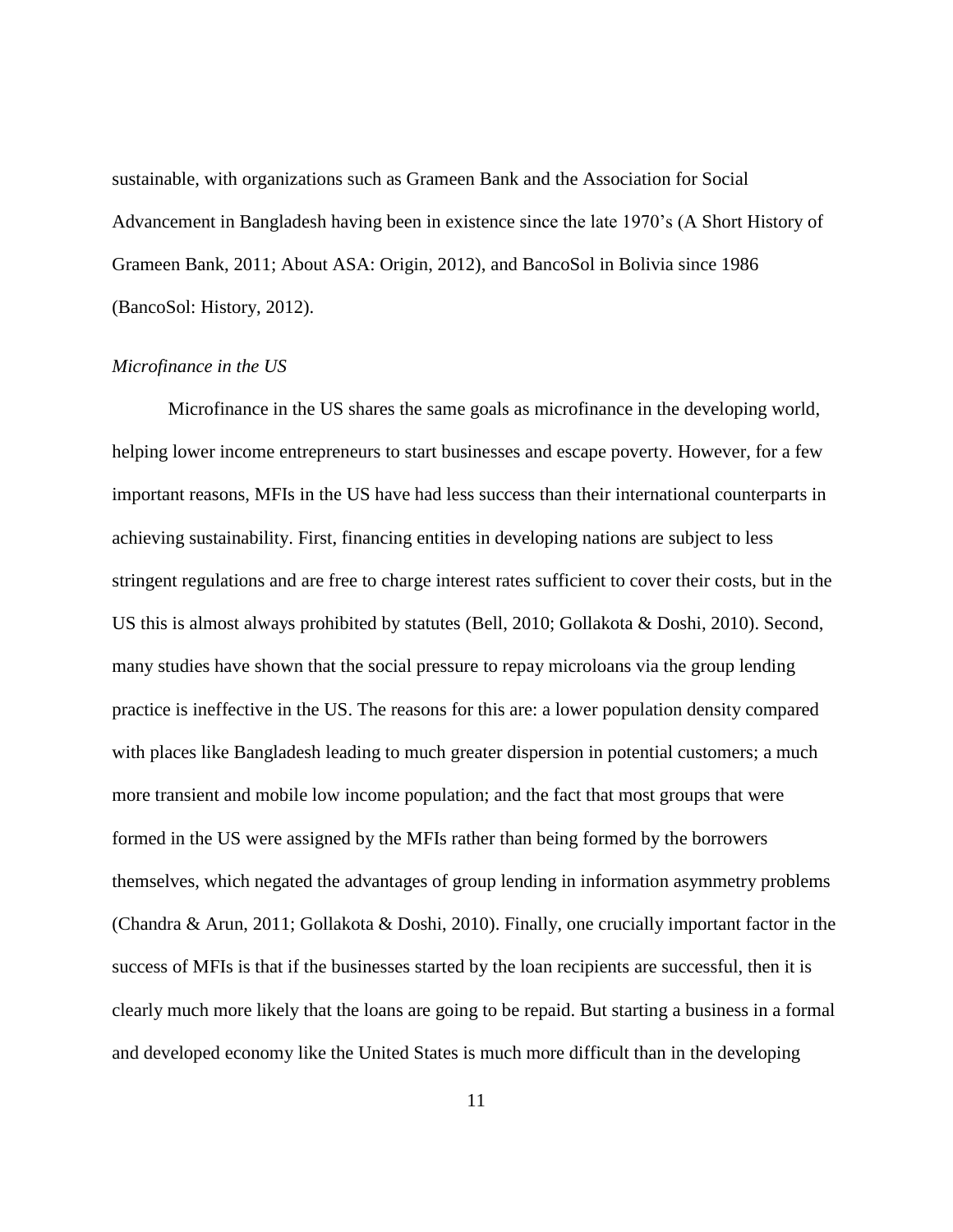world. For instance, in the US an entrepreneur who is interested in starting a retail store will have to compete with giants like Wal-Mart and Target. Also, there are many regulations at the federal, state, and local level that must be complied with. These obstacles are more or less nonexistent in the developing nations where microfinance has had so much success. Not only does this create additional difficulties for the entrepreneur in creating a successful enterprise in the US, but MFIs in the US realize that they must provide training and technical assistance to their clients if these problems are to be overcome, which adds substantially to the costs of operating for domestic MFIs (Chandra & Arun, 2011; Gollakota & Doshi, 2010).

So, the question is what have MFIs in the US done to cope with the challenges presented by these differences in regulation, culture and the economic environment? First, since US MFIs are unable or unwilling to charge interest rates high enough to cover their costs, many have been very resourceful in finding sources of funding. A major source of funding for MFIs in the US comes from banks who frequently partner with MFIs as part of their compliance with the Community Reinvestment Act (Chandra & Arun, 2011; Gollakota & Doshi, 2010). Many MFIs also receive financial support from the federal government and private philanthropy (Edgcomb  $\&$ Girardo, 2012). Second, because of the decreased effectiveness of the group lending methodology in the US, MFIs need to come up with another way to ensure repayment. One solution has been to require collateral for providing microloans, although in many cases the full value of the loan is not collateralized and the collateral is mostly symbolic (Gollakota & Doshi, 2010). Another way that MFIs in the US ensure repayment is also the method they use to overcome the more difficult economic environment, and that is by providing business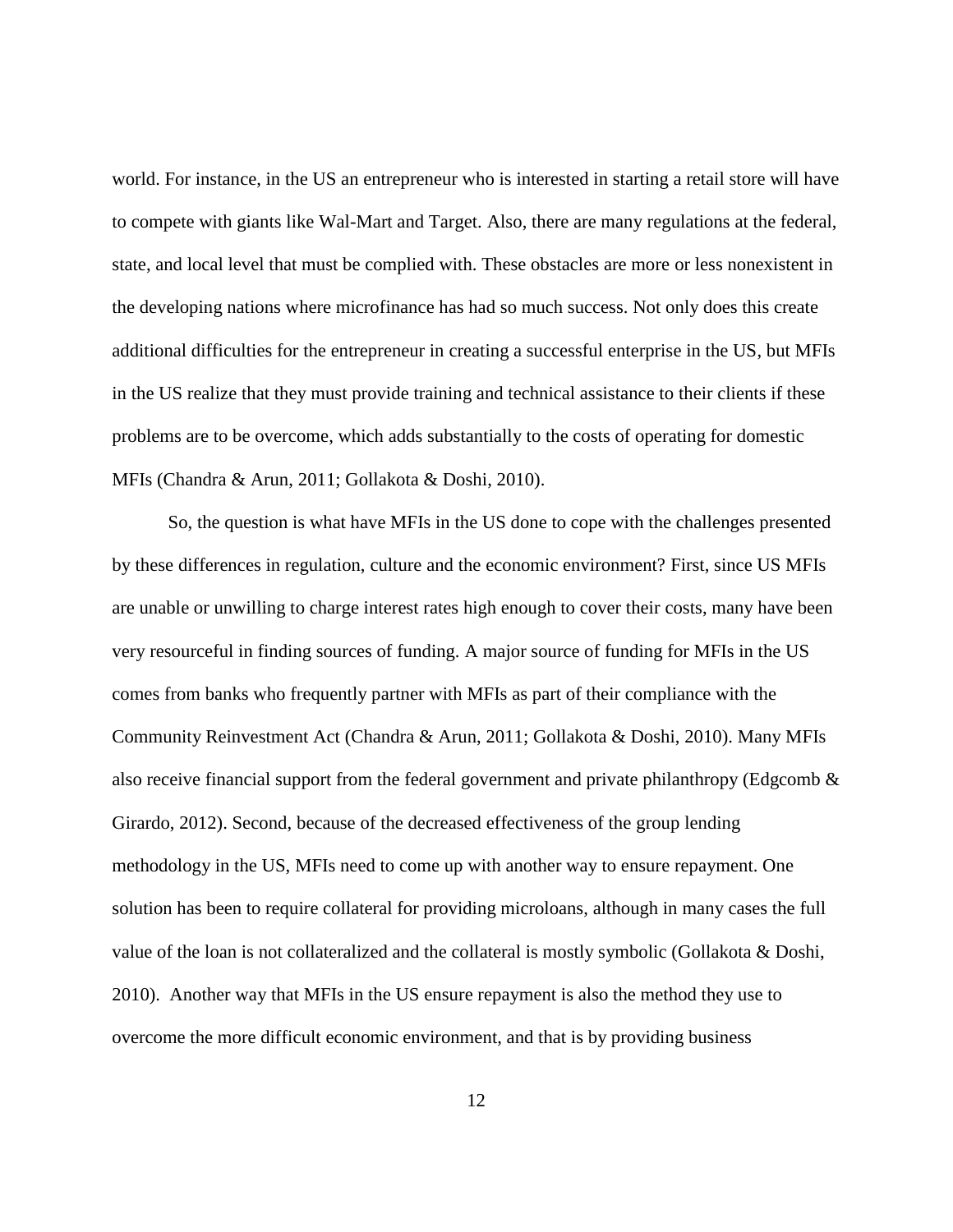development services. A survey of microenterprise programs showed that in 2010, 75 percent of programs provided a microfinancing product and 97 percent provided some type of business development services (The Aspen Institute/FIELD 2012). Many times the entrepreneurs who have received microcredit work very closely with the staff of the MFI to receive training, mentoring, coaching, and other business development services.

Since entrepreneurs are somewhat dependent on the MFIs to provide this type of support, they typically have a clear incentive not to fall behind on their payments so that they may continue to benefit from these services. The practice also benefits the MFIs because they stand a much better chance of recovering their investment if they help the microcredit recipient/entrepreneur to start and sustain a successful business (Klein & Gomez, 2010). However, as stated above, providing such services adds to the costs of the MFI. This may necessitate an increased dependence on subsidies, which brings us back to the problem of sustainability for US MFIs.

#### Traditional Business Financing

#### <span id="page-18-1"></span><span id="page-18-0"></span>*Debt Financing*

Firms generally prefer using debt rather than equity to finance operations because interest expense is deductible from the firm's taxable income. The firm can take advantage of the fact that a greater dollar amount can be paid out to both equity and debt security holders when the firm uses some percentage of debt in its financing mix, compared to an all-equity capitalization. This concept is known as the tax shield on interest. The tax shield on interest is presumed to have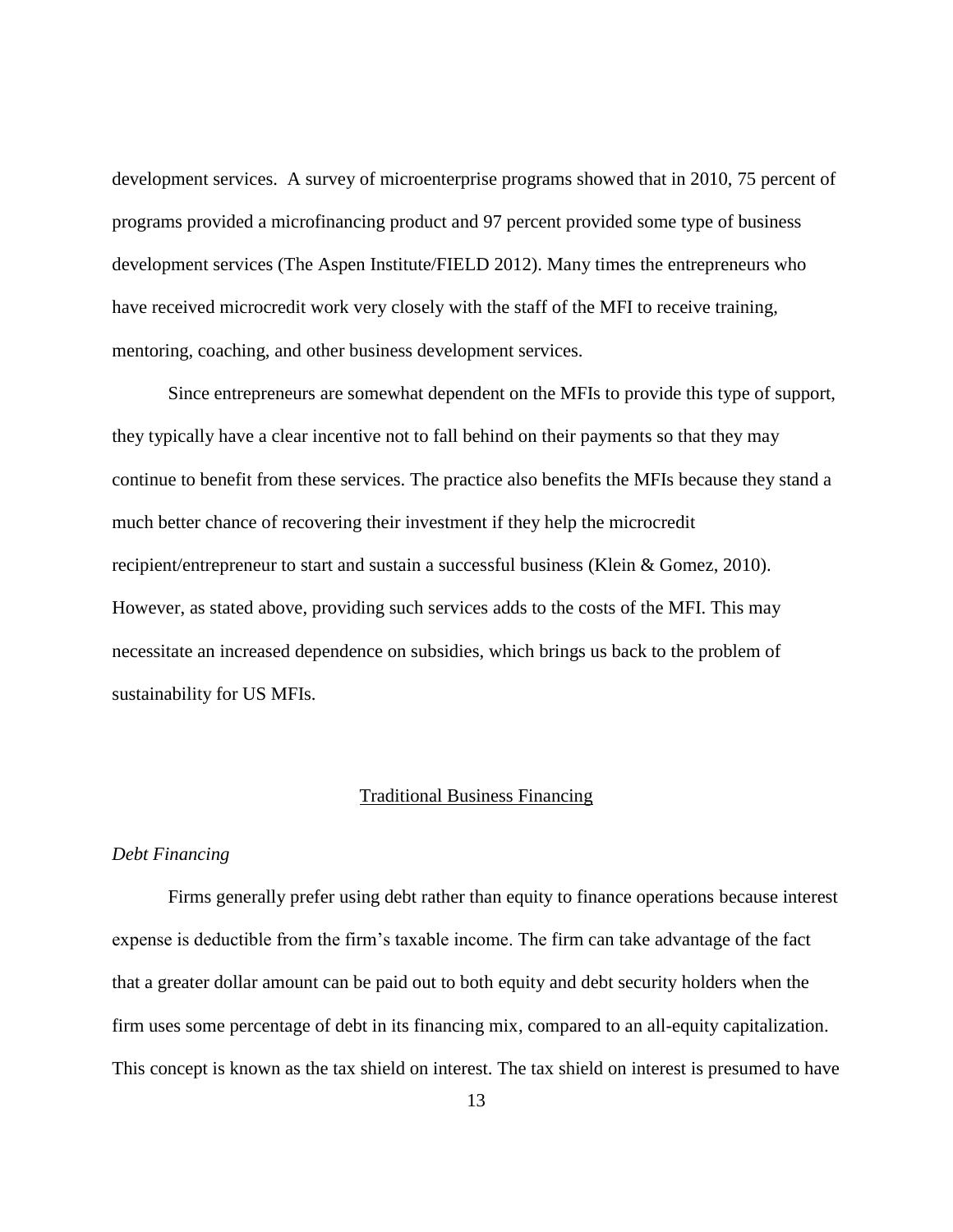value in the marketplace and therefore increases the total value of the firm. However, there comes a point where the advantages of the tax shield are offset by the potential costs of firm failure. If a firm cannot meet its debt payment obligations it will be forced in to bankruptcy and will incur associated penalties (Keown, Martin, Petty, & Scott, 2003; Kraus & Litzenberger, 2012).

For startups and small firms then, the cost of using debt is much higher. As stated by Klein, O'Brien, & Peters (2002) "Firms with lower expected cash flows find it more costly to incur higher levels of debt (because bankruptcy is more likely) than do firms with higher expected cash flows" (p. 321). It is reasonable to assume that startup and small businesses will have low expected cash flows during the nascent stage of their life. However, these types of firms are forced to rely on bank loans and to operate with higher levels of debt; rather than utilizing more appropriate forms of financing, such as equity, because of flotation costs and problems of access to capital markets (Akyüz, Akyüz, Serіn, & Cindik, 2006; Marsh, 1982).

Many small businesses and startups may even have difficulty accessing debt financing because they are not profitable and/or they lack tangible assets (Denis, 2004). One way this problem can be overcome is by having small and startup business owners secure debt financing via personal credit cards and home equity lines of credit, although these sources of financing have been considerably curtailed in the aftermath of the recent financial crisis (Gomez & Edgcomb, 2011). Another solution that is not as personally risky to the owners of the firm is to rely on an alternative source of equity capital, such as venture capital funds or angel investors.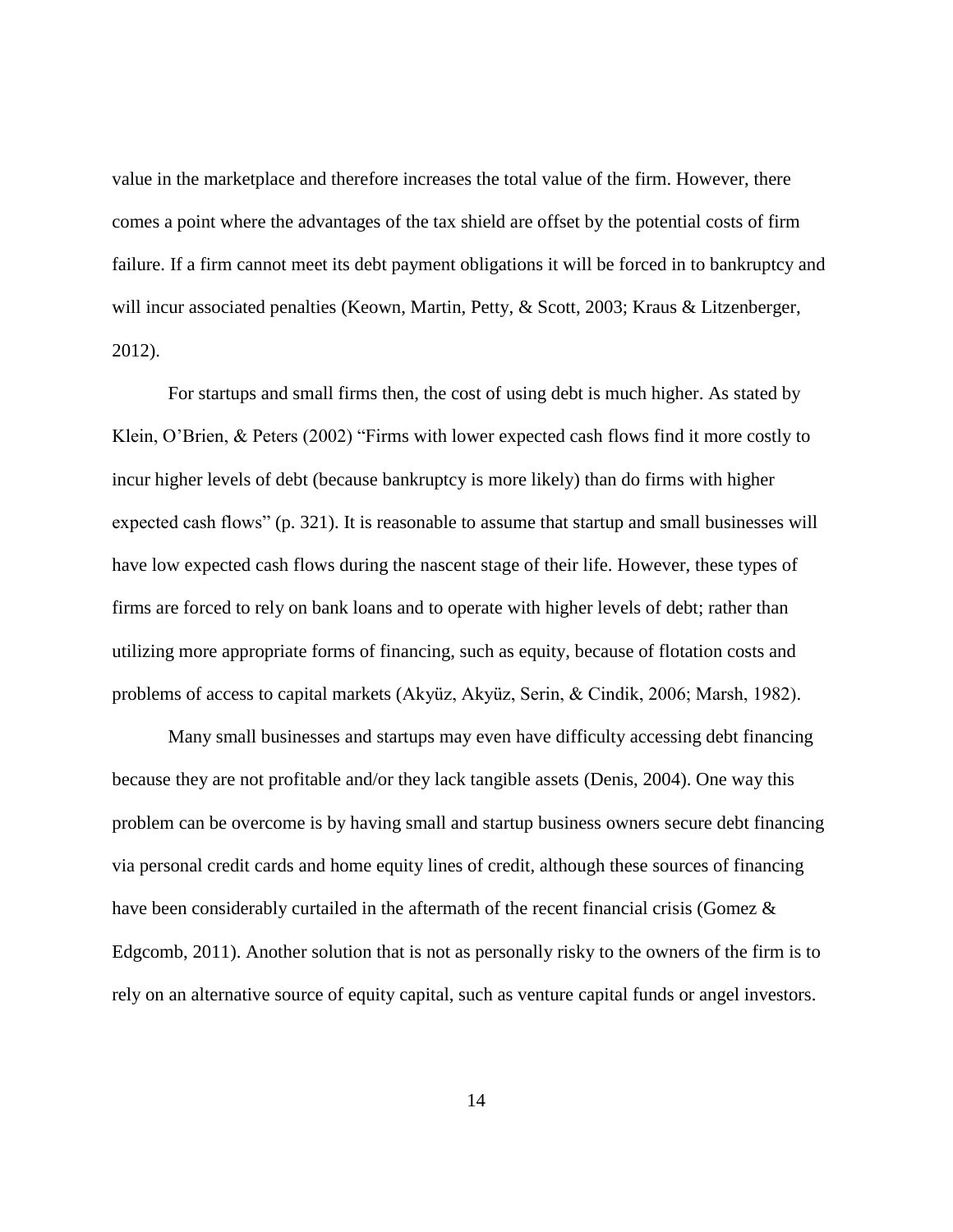Also worthy of note is an alternative form of debt financing which has emerged in the recent past as a viable option for entrepreneurs, online peer to peer lending platforms. These platforms are somewhat analogous to the crowdfunding intermediaries envisioned in the JOBS Act which will be discussed later in this paper. These lending platforms operate by facilitating loans between borrowers and individual investors. For instance, a borrower may sign up with the lending platform, pass through the screening process, and list their loan request on the platforms website, including details such as the purpose of the loan and the terms they are willing to accept. Then, individual lenders browse the site and can chose to fund loans or portions of loans depending on their desire to diversify risk and their risk/return appetite (FDIC, 2009). Although these platforms are an attractive alternative source of funding, there are still some problems in utilizing these sources of funding for microentrepreneurs. First, the peer to peer lending platforms still have a minimum credit score for borrowers that they will accept (Gomez & Edgcomb, 2011). However, many times potential microentrepreneurs have either poor credit or no credit history at all. Second, these loans are still debt so there is still the difficulty of making regular interest payments which can be especially difficult for startup businesses.

#### <span id="page-20-0"></span>*Equity Financing*

Equity financing involves a capital investment in a company in return for a percentage of the ownership of the firm. The most notable example of equity financing is the major public stock exchanges and the NASDAQ, where equity securities are sold to the general public. The companies selling shares via these platforms tend to be large established corporations. However, private equity, where the exchange does not take place in the public market, is a substantial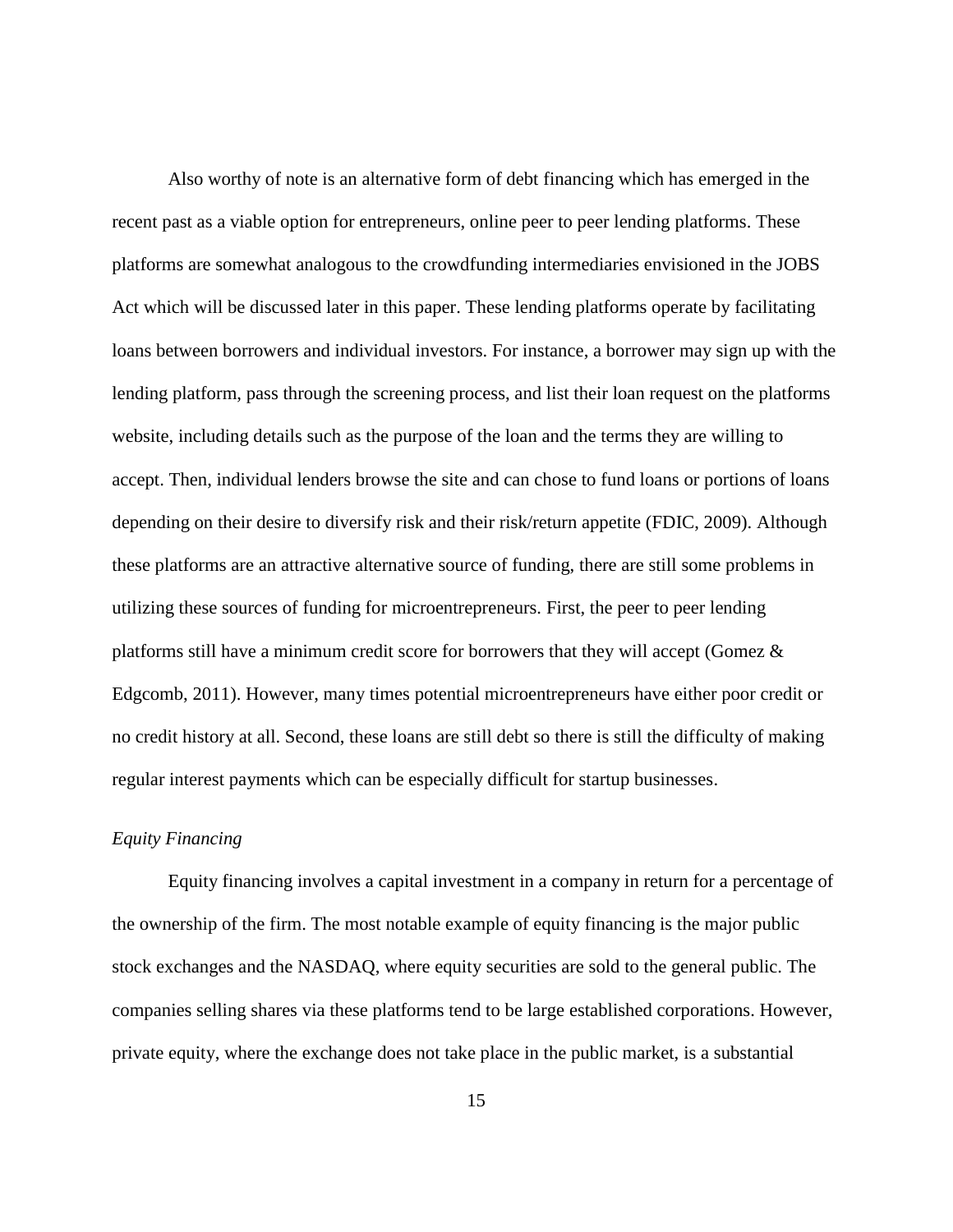source of equity financing for startups and small businesses. Two sources of private equity financing, venture capital and angel investors, are of potential importance to our discussion.

Venture capital refers to limited partnerships in which the managing partners invest on behalf of the limited partners. The limited partners are typically pension funds, endowments, foundations, and high net worth individuals; the managing partners are often former successful entrepreneurs, businessmen and businesswomen, and other skilled professionals. Together, the partners form a venture fund that will invest in companies developing significant innovations at the early stages of such companies' development, or a more traditional business that has the potential for tremendous growth. These startups are inherently risky and many of them end up failing, but, to offset this possibility, a requirement of the venture capitalist is that the startups have a tremendous potential for growth. In return for the considerable risk of providing the investment the venture capitalists receive an equity stake in the company, from which they hope to earn a substantial profit at an exit event such as an IPO or a sale of the company to a larger corporation (National Venture Capital Association, 2011; Denis, 2004).

A common sense notion is that venture capitalists will receive very high returns on their investment if the companies they invest in succeed, and to that end venture capitalists are frequently very active investors. Research has shown that companies that obtain venture capital are more likely to professionalize along the dimensions of the recruitment process, the overall human resource policies, the hiring of professional sales and marketing staff, and the adoption of stock option plans; more likely to replace the founder with an outside CEO and are faster in effectuating such changes; and in cases where the founder is not replaced with an outside CEO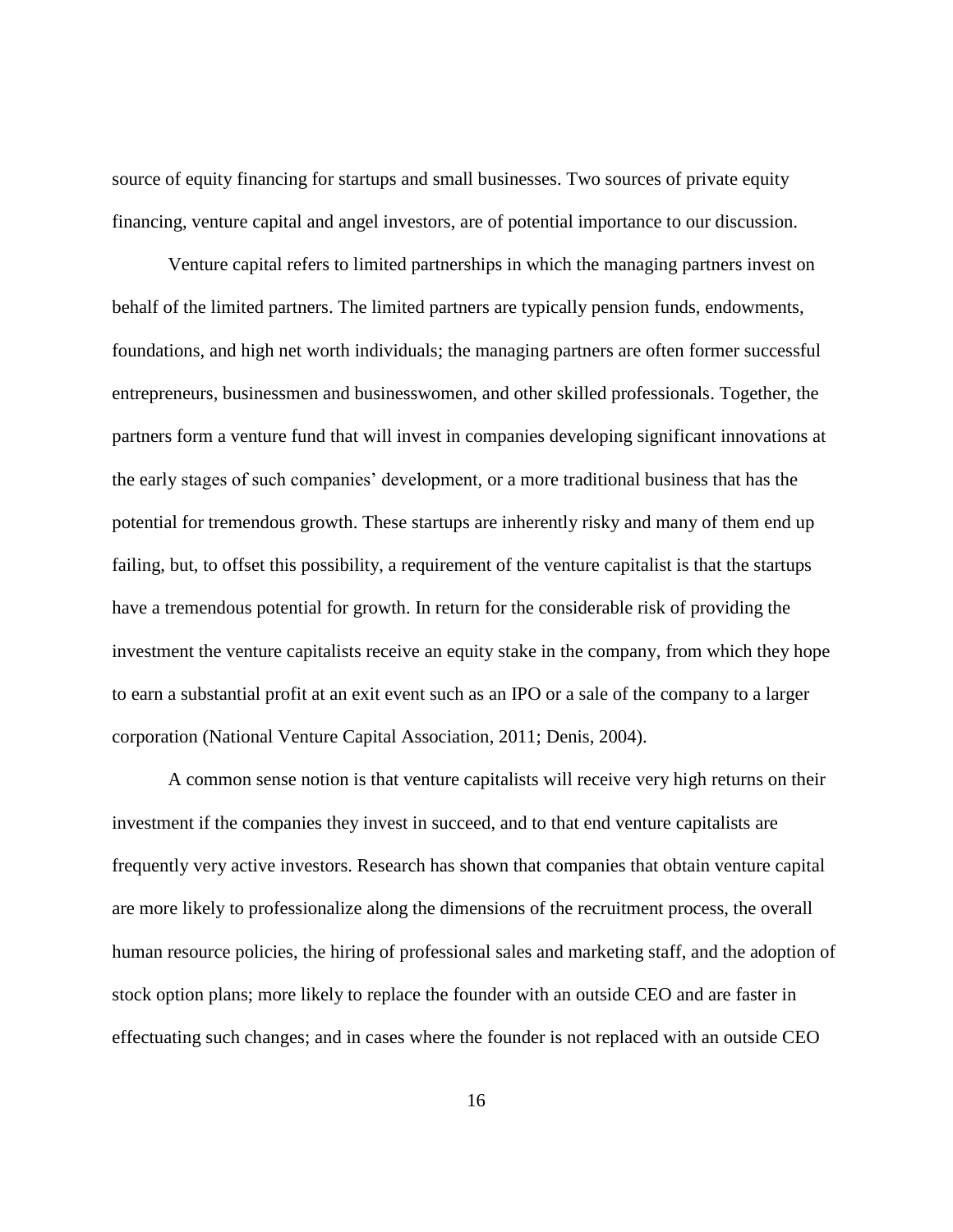the venture capitalists focus on fostering professionalization further down in the organization (Hellmann & Puri, 2002). Furthermore, respected venture capitalists can help entrepreneurs to raise additional funds by certifying the quality of a startup. Since these activities are costly to provide, the implication is that venture capitalists add value to the companies they invest in, although there are costs associated with their involvement (Denis, 2004).

Angel investors (angels) on the other hand, are high net-worth individuals who also provide equity capital to startup businesses. Angels are often times former entrepreneurs, industry executives, doctors, lawyers, or other wealthy businessmen. Many times angels will qualify as accredited investors as defined in the Securities Act of 1933, which greatly simplifies the equity transaction since this status allows the transaction to be exempted from the registration requirements of the statute. Although there are some similarities between venture capitalists and angel investors, there are several key differences. One major difference is that angels are investing their own money, as opposed to the managing partners of a venture capital firm who are investing the funds of the limited partners. Also, angels tend to invest in businesses that are too small to attract venture capital funds, frequently businesses that have yet to make any sales. In this way angels are complementary to venture capital investors, as they invest in riskier firms and in firms that venture capitalists are not interested in as they may not be high growth-potential firms, e.g. mainstream businesses such as restaurants, construction companies, daycare centers, etc. While angels may provide assistance to the firms they invest in, many are passive. The likelihood that angels will provide assistance to the businesses they invest in increases with geographic proximity, and many angels only invest in businesses in their local area. Finally,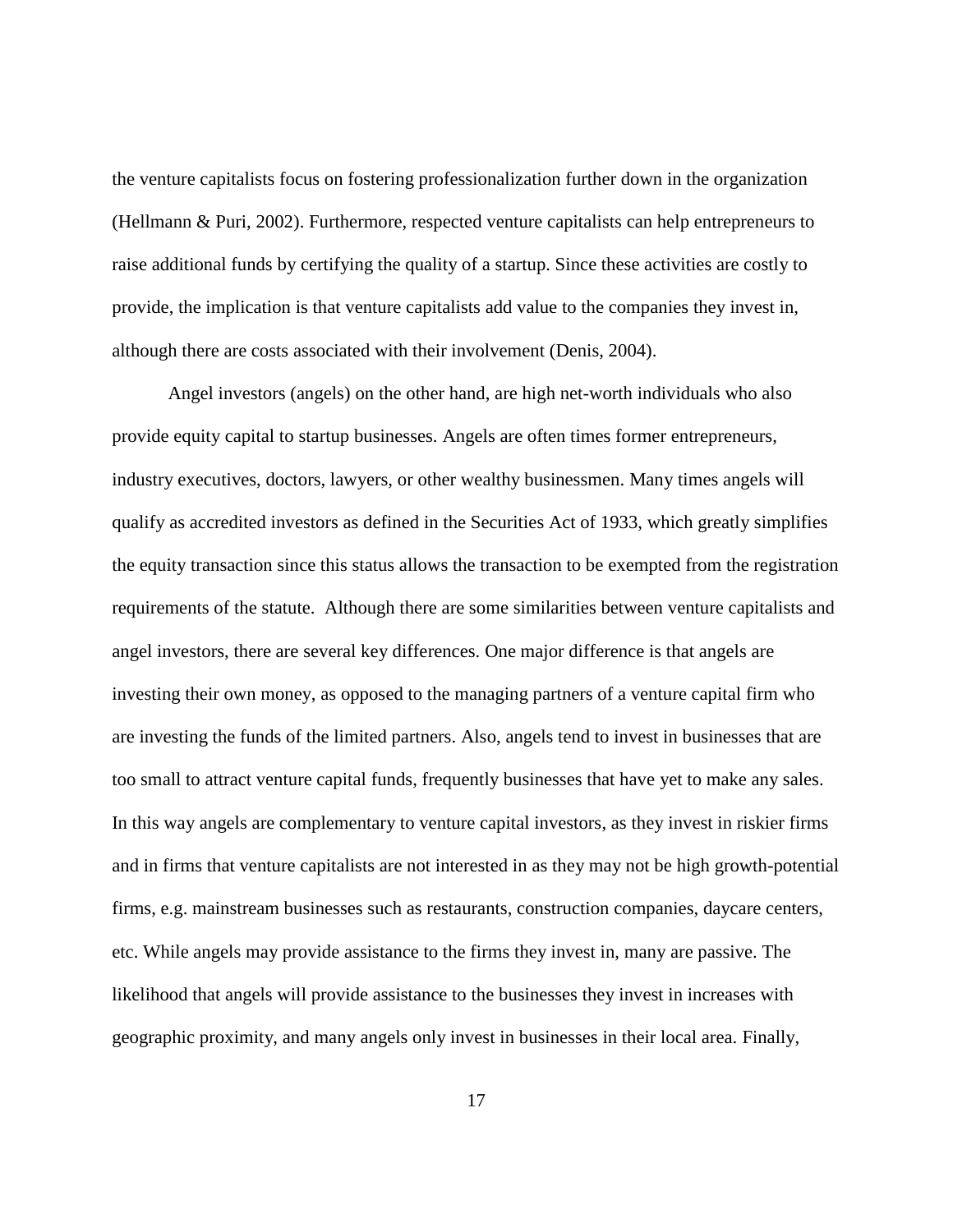although typical angel investments are smaller than those made by venture capitalists, by most estimates angels in aggregate fund a substantially higher number of firms and provide a much greater total dollar amount of funding (DeGennaro, 2009; Wong, Bhatia, & Freeman, 2009).

#### <span id="page-23-0"></span>*Summary of Financing Options*

Although all of these sources of financing are utilized by entrepreneurs, small, startup firms face many obstacles in securing needed funds. As has been discussed earlier, it is often very difficult for these types of firms to secure debt financing, and if debt financing is obtained it can be a considerable burden to the small firm to meet its debt payment obligations. Alleviating this difficulty has been the goal of U.S. MFIs, but MFIs have had problems achieving sustainability. Many small firms do turn to the alternative equity sources of financing such as venture capital and angel investors, but these sources are not perfect either. Venture capitalists focus exclusively on high growth-potential firms, leaving out most mainstream businesses. Angel investors seem to be more willing to finance mainstream projects, but typically do not invest in businesses outside of their local area.

#### *Crowdfunding*

One potential solution which has been enabled by the advent of the internet age is the recent innovation of online crowdfunding. Up until the recent passage of the JOBS Act by the U.S. Congress, crowdfunding has been limited to donations or charitable contributions. This is because of the prohibition in the Securities Act of 1933 against the use of any means of communication in interstate commerce to sell securities if a registration statement has not been filed with the Securities and Exchange Commission (SEC) (U.S. Congress, 1933). This has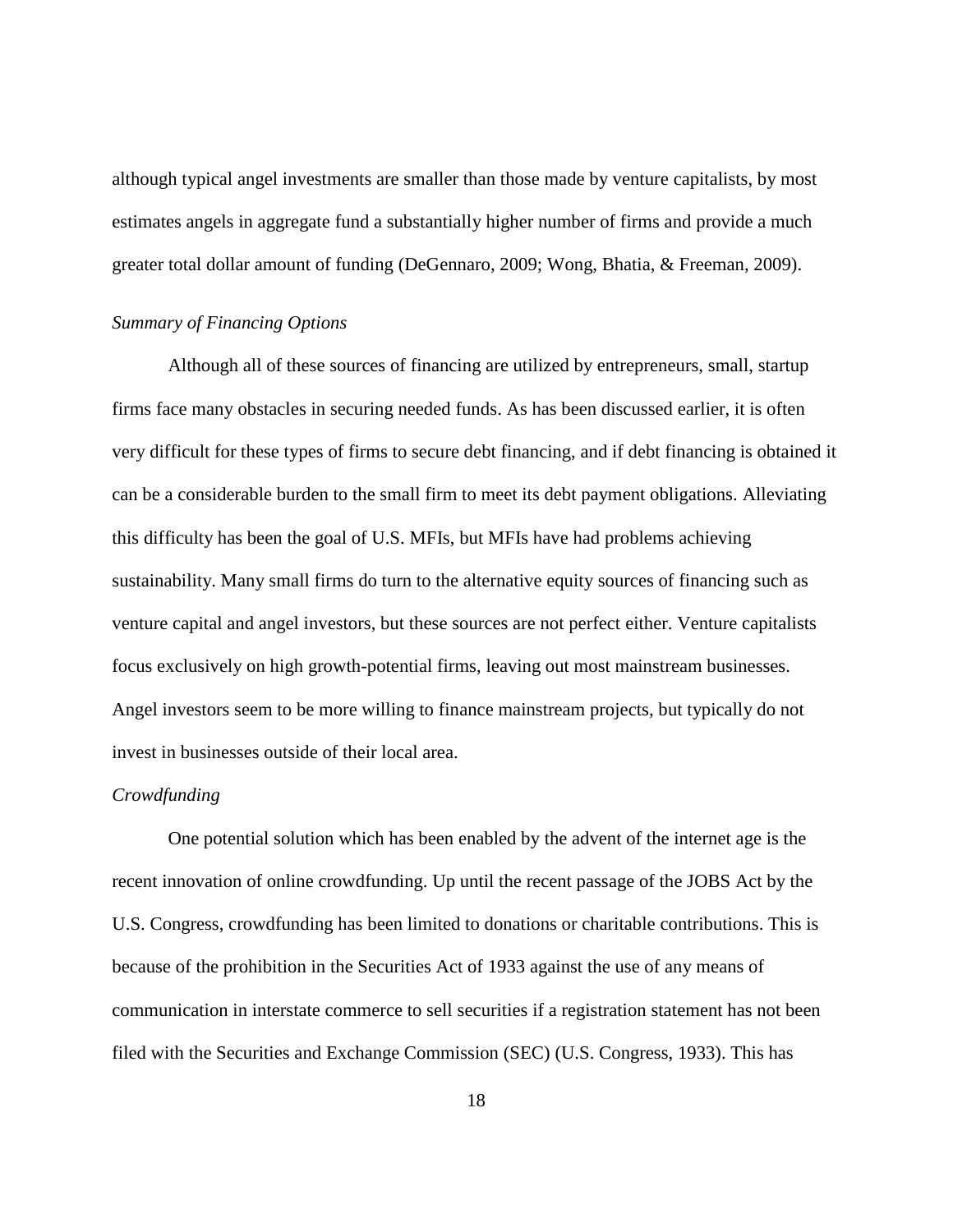basically precluded small startups from utilizing crowdfunded equity financing because complying with the registration requirement is a complicated process. Any mistakes in the registration process could subject a small securities issuer to serious criminal liabilities. Therefore, experienced legal counsel has generally been considered the only way to safely comply with the registration requirements, and this is an expense that most small startups simply cannot afford. It appears the U.S. Congress was aware of this difficulty, and the JOBS Act has added an exemption for certain businesses who comply with its provisions.

# The JOBS Act

<span id="page-24-0"></span>The JOBS Act of 2012 made many major changes to U.S. Securities law. Of particular importance to a microequity model of microfinance is Title III of the act, the portion covering the amendments to the Securities Act of 1933 which legalize online equity crowdfunding. Section 302 of the JOBS Act sets forth many provisions for securities issuers to comply with in order to take advantage of the exemption. In fact, it seems complying with the provisions of the JOBS act will not be a simple process at all, although the intent of Congress was that its provisions are less onerous than the previous requirements that were in place before the Act's passage. Many of the requirements set forth by Congress in the JOBS Act are general in nature and the Act specifically instructs the SEC to promulgate rules stipulating the exact manner in which the Act's provisions are to be complied with. This is clearly a very complex process and Congress had given the SEC 270 days from the enactment of the legislation to draft such rules. The JOBS Act was enacted on April  $5<sup>th</sup>$ , 2012; therefore the SEC had until December 31<sup>st</sup>, 2012 to promulgate the final rules and regulations for complying with the provisions of the JOBS Act.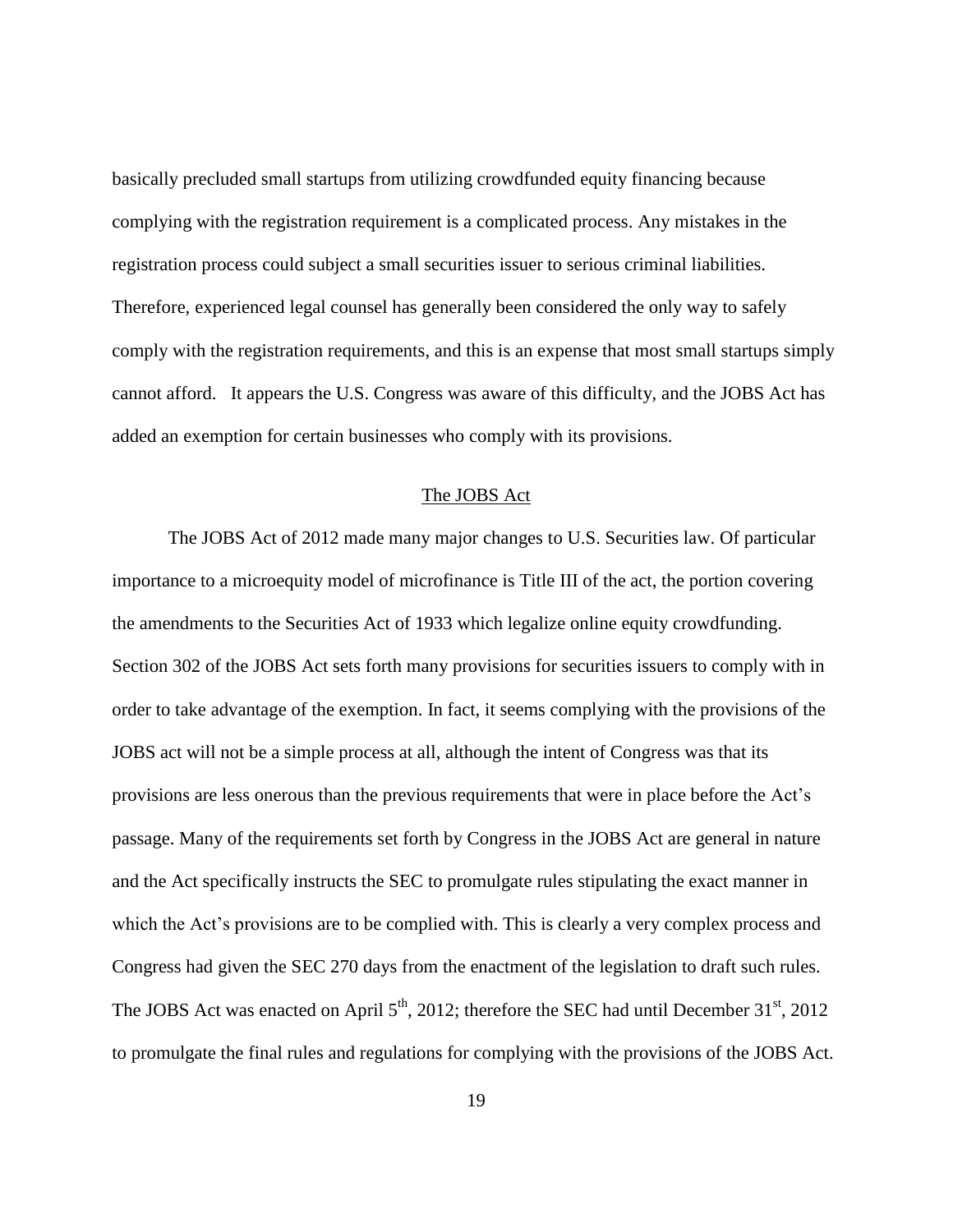However, this deadline was not met. As of the date of this writing, certain aspects of this law, which will be discussed in this section, are yet to be official.

Although I have made every effort to thoroughly analyze the wording of the actual document produced by the U.S. Government Printing Office, I am limited by the fact that I am not a legal professional and my interpretations of the statue may be different from what the SEC ultimately determines. Nonetheless, I believe that I can make a satisfactory analysis of the Act as it relates to a microequity model for microfinance.

There are actually numerous requirements under Title III of the JOBS Act; to discuss all of them would be impractical. I will discuss the aspects that I believe are most relevant to a microequity financing model. First is the requirement that all transactions are to take place through an intermediary, which may be a broker or an online funding portal (U.S. Congress, 2012). In the case where the intermediary is an online funding portal, such an intermediary may register with the SEC as simply a funding portal which should entail less complexity than registering as broker. However, the funding portal may not handle the funds directly and must hire a bank or a broker to do so, unless the funding portal registers with the SEC as a broker. This requirement could have an impact on a microequity model in that such a funding portal or broker will likely require a percentage of the funds raised as a fee, considering the necessity of hiring a bank or broker or the costs of registering with the SEC as a broker. It will be necessary to ensure that such a fee is not so large that it prevents a useful amount of funds from being delivered to the entrepreneur. Luckily, these transactions will take place in the online forum;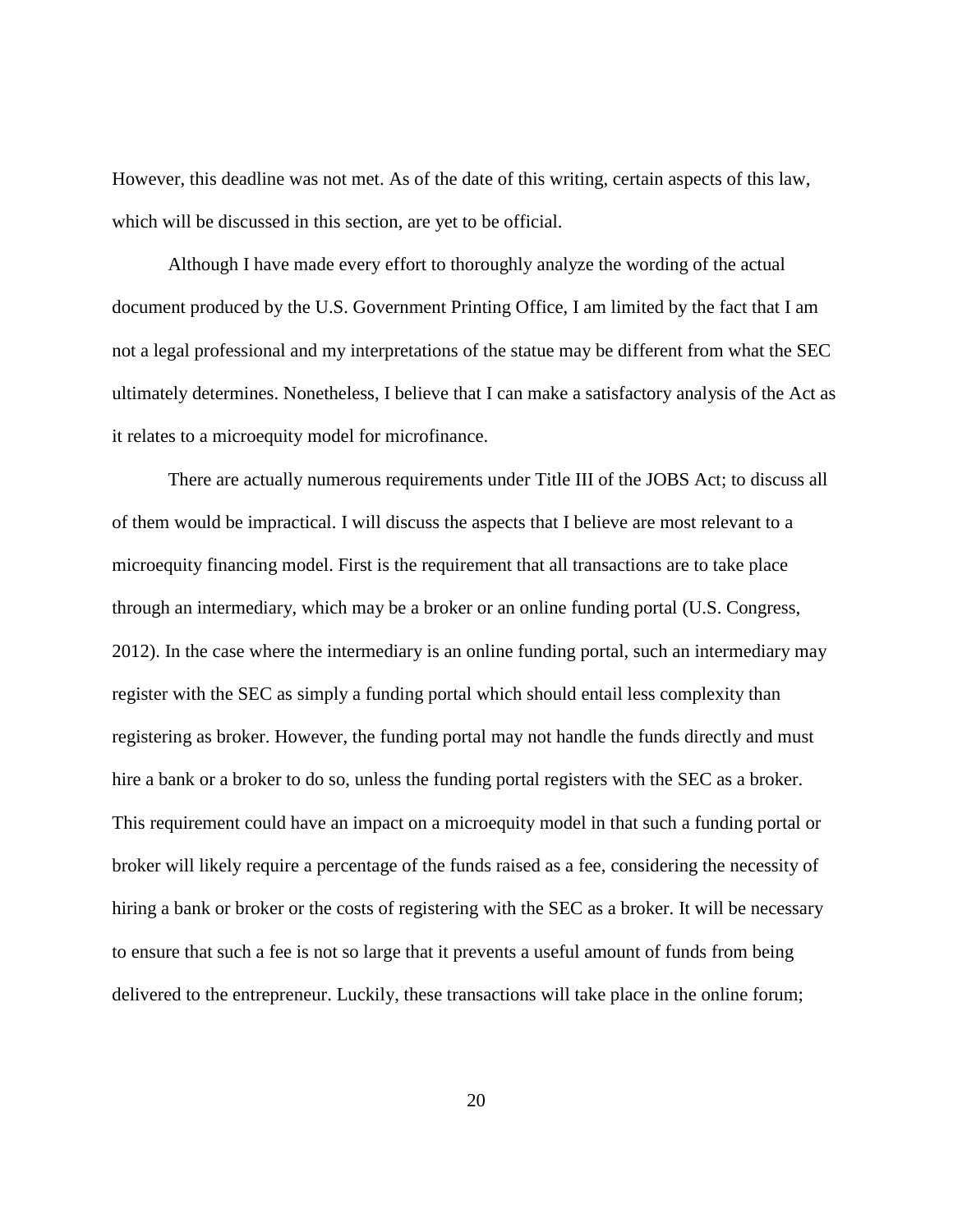therefore it is likely that there will be many funding portals competing to offer such services. This competition will most likely keep fees at a reasonable level.

Second, the Act requires that the business issuing securities does not sell more than \$1 million of such securities during a calendar year (U.S. Congress, 2012). This requirement should not be an issue for a microequity model as it is intended to focus on small, startup businesses that should require much less than \$1 million of funding in practice.

Third, it is required that the intermediaries ensure that the offering proceeds are only provided to the issuer if a target offering amount, predetermined by the issuer, is reached by a deadline which is also predetermined by the issuer (U.S. Congress, 2012). This requirement has the potential to create some complications for a microequity model, but as long as the entrepreneur is realistic about their needs and sets a target offering amount that is attainable, then it should be possible to meet the target in many, if not most, instances. Contained in the same subsection as the requirement on target offering amounts is a provision requiring an intermediary to allow all investors to cancel their commitment to invest, apparently while the process of building to the target offering amount is ongoing. This requirement could prove to be a problem for a microeqity model or indeed any business attempting to take advantage of the JOBS Act. However, the SEC has yet to determine the exact method of enforcing this provision and it is possible that they will draft the rules in such a way that these cancellations do not count against the target offering amount, or allow the deadline for reaching the target amount to be extended.

Fourth, issuers are required to provide both the SEC and the funding portal or broker with the following information: The name, legal status, address and website of the issuer; the names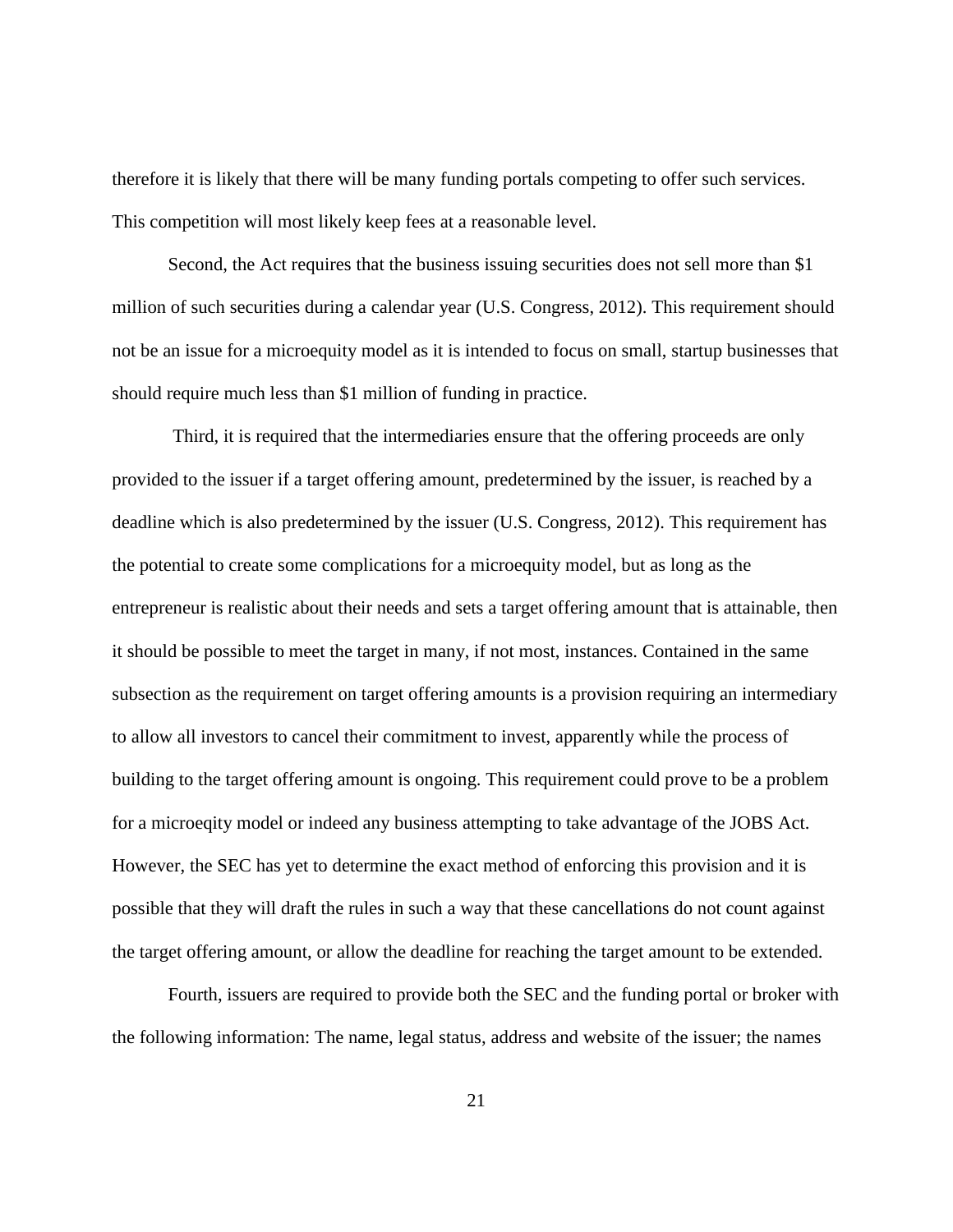of the management and each person holding more than twenty percent of the shares of the issuer; and a description of the business plan of the issuer (U.S. Congress, 2012). The first two of these requirements should not present any problem for a microequity model, however the business plan requirement may prove difficult for a microentrepreneur or other aspiring startup business owner who may lack any formal business training and might have considerable difficulty creating a business plan. This difficulty may be circumvented by reaching out to a local business development service, or perhaps intermediaries may offer assistance to issuers with regards to this requirement.

Fifth, as part of the same subsection requiring a business plan, there is a requirement for financial statements to be provided, with offerings of increasing target offering amounts requiring increasingly complex financial statements (U.S. Congress, 2012). For the purposes of a microequity model I will only consider the requirements for an offering of \$100,000 or less, which include any income tax returns filed by the issuer for the most recently completed year and financial statements of the issuer, which must be certified by the principal executive officer of the issuer. The income tax return requirement should not prove overly difficult to comply with, and the JOBS Act specifically notes that there may be no such income tax return to provide. The financial statement requirement may prove difficult on the other hand, in much the same way as the business plan requirement, due to the fact that a small business owner may be unsure of how to produce financial statements. It seems that technical assistance will be necessary in many cases in order for the issuer to comply with this requirement as well.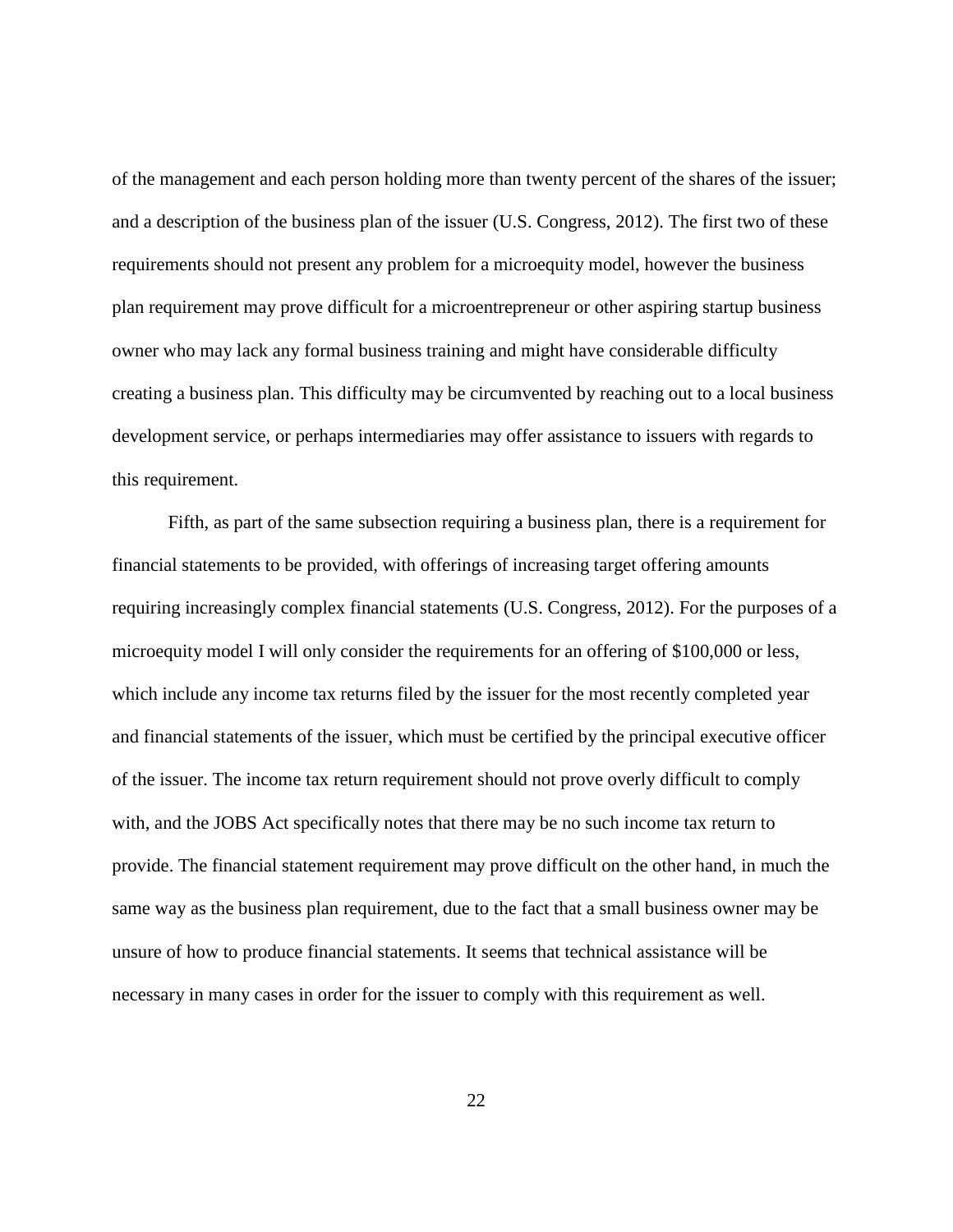Sixth, again part of the same subsection which requires a business plan and financial statements, the issuer is required to provide a description of the ownership and capital structure of the issuer which includes among other things: terms of the securities; each class of securities; method of valuing the securities now and in the future; risks to an investor from minority ownership, corporate actions, sales of the issuer or assets thereof, and transactions with related parties; and finally any other information that the SEC determines appropriate (U.S. Congress, 2012). Again it is clear that this rather complex requirement will be beyond the ability of most small business startups to easily comply with, and will probably present considerable difficulty to the application of a microequity model. Once again, it seems that technical assistance will have to be provided.

Finally, Section 4A(c) provides the right for securities purchasers to sue the issuer for material misstatements or omissions in the offering or sale of the securities (U.S. Congress, 2012). This section clearly has serious ramifications for a microequity model. For one, many of the aforementioned requirements were clearly quite complex. A typical small business owner would probably have considerable difficulty complying with these requirements and could make a material mistake or omission unintentionally and then be subject to severe civil penalties. This might cause potential entrepreneurs to balk at the risk of being sued and facing a judgment that could ruin the finances of their fledgling business.

In sum, the JOBS Act has created a new opportunity for small and startup businesses to raise equity funding via crowdfunding online. However, utilizing the Act's exemptions to the U.S. Securities laws requires strict adherence to numerous complex requirements. The only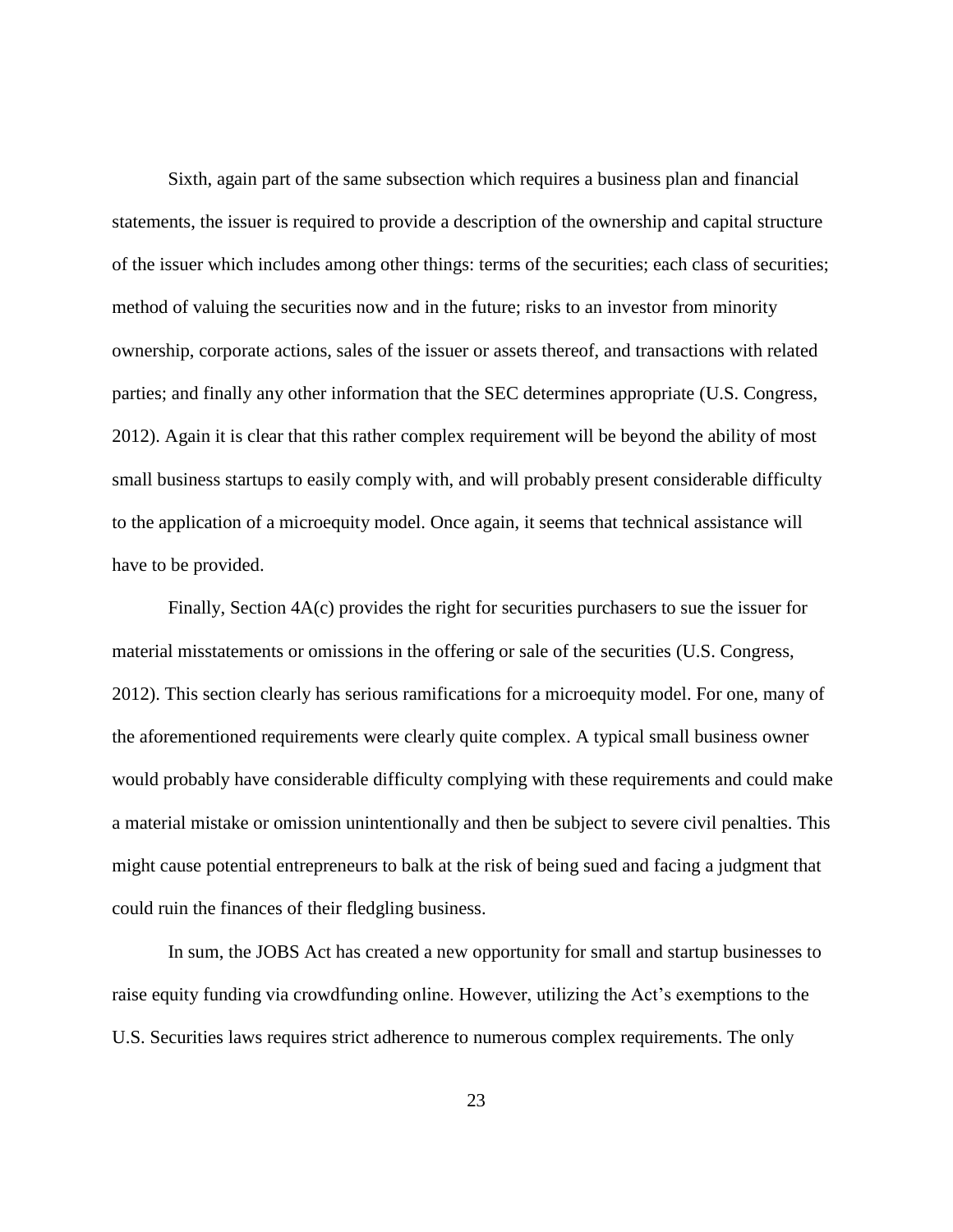reasonable conclusion is that an attorney who specializes in securities law will have to be retained, and it is probable that the assistance of other qualified professionals such as accountants will also be necessary to comply with the Act's provisions. This will add considerable expense that a small business startup may not be able to afford. For a microequity model to utilize the JOBS Act's exemptions, it will be necessary to make sure that the assistance of qualified professionals is available to the entrepreneur at an affordable rate, in order to guide them through the compliance process.

#### Findings from Literature

<span id="page-29-0"></span>MFIs in the U.S. have not fared as well as their international counterparts. Some of the major causes of this discrepancy are the fact that MFIs face much more stringent government regulations in the U.S. as compared to MFIs in the developing world, the lack of a tight-knit social structure among low income entrepreneurs in the U.S., and the difficulties faced by small businesses in the U.S. in competing in a complex market. MFIs in the U.S. have tried to overcome these difficulties by providing business development services and utilizing sources of funding other than interest earned from loans, such as government grants, but the question remains whether or not these practices are sustainable. If not, many would be entrepreneurs will have few options on financing their small business (microenterprise).

Small businesses are virtually shut out of the equity market. Microenterprises typically will not be candidates for venture capital financing as very few of them have the potential for explosive growth that is a prerequisite for these firms to provide an investment. They also in most cases cannot utilize a public equity offering due to the burden of complying with SEC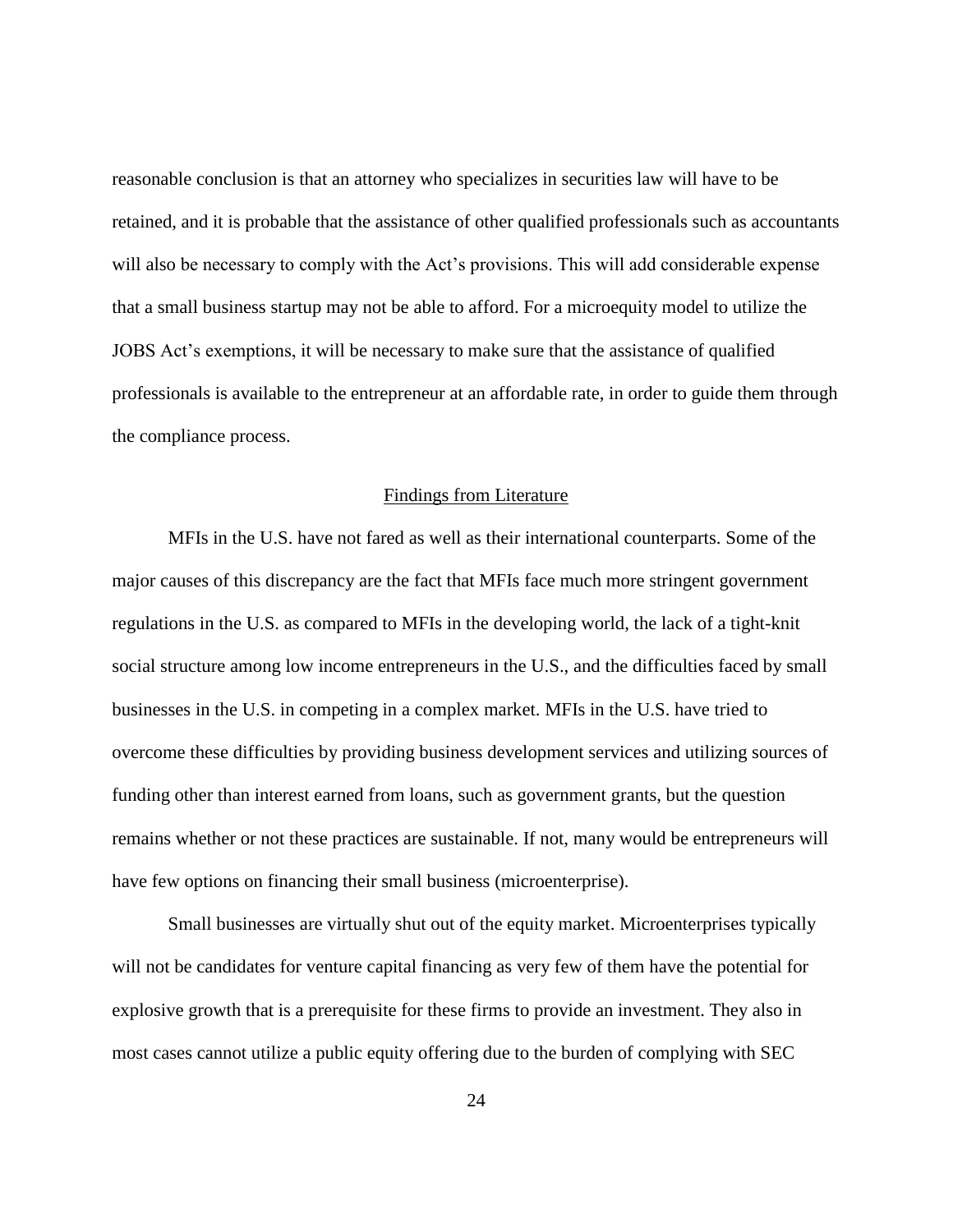regulations and would be unlikely to be able to attract a qualified investor in order to make use of a private equity transaction. Angel investing is a possibility, but many small business owners do not know such an individual.

Similarly, microenterprises have difficulty obtaining debt financing. Most lack any collateral with which to secure a loan. Even if there was sufficient collateral on hand, most microenterprises will have periods of very small or even negative cash flows during the early stages of their life, or, in some industries, seasonally. Therefore there is a very high risk of bankruptcy for those that do make use of debt financing.

Microenterprises are clearly starting out with the odds stacked against them. Funding options are limited and they face a highly competitive marketplace. Not only do these businesses need cash, but they also need help and advice to in order to succeed. Given the high rate of institutions that offer business development services, MFIs seem to be the best bet for would be microentrepreneurs, yet the U.S. industry has been unable to reach the scale and sustainability of its international counterparts. Debt financing is usually difficult to obtain, and there are no business development services provided by banks and other institutions offering debt financing. Obtaining public equity financing is virtually impossible for microenterprises, and private equity is also hard to obtain unless the microentrepreneur knows an angel investor.

Based on these findings, we have come to the conclusion that there is a real need for a new method of providing small amounts of capital to entrepreneurs, microequity, where investors can work with the entrepreneurs to help build these startups into successful small businesses. We propose models structuring the microequity funding arrangement in a manner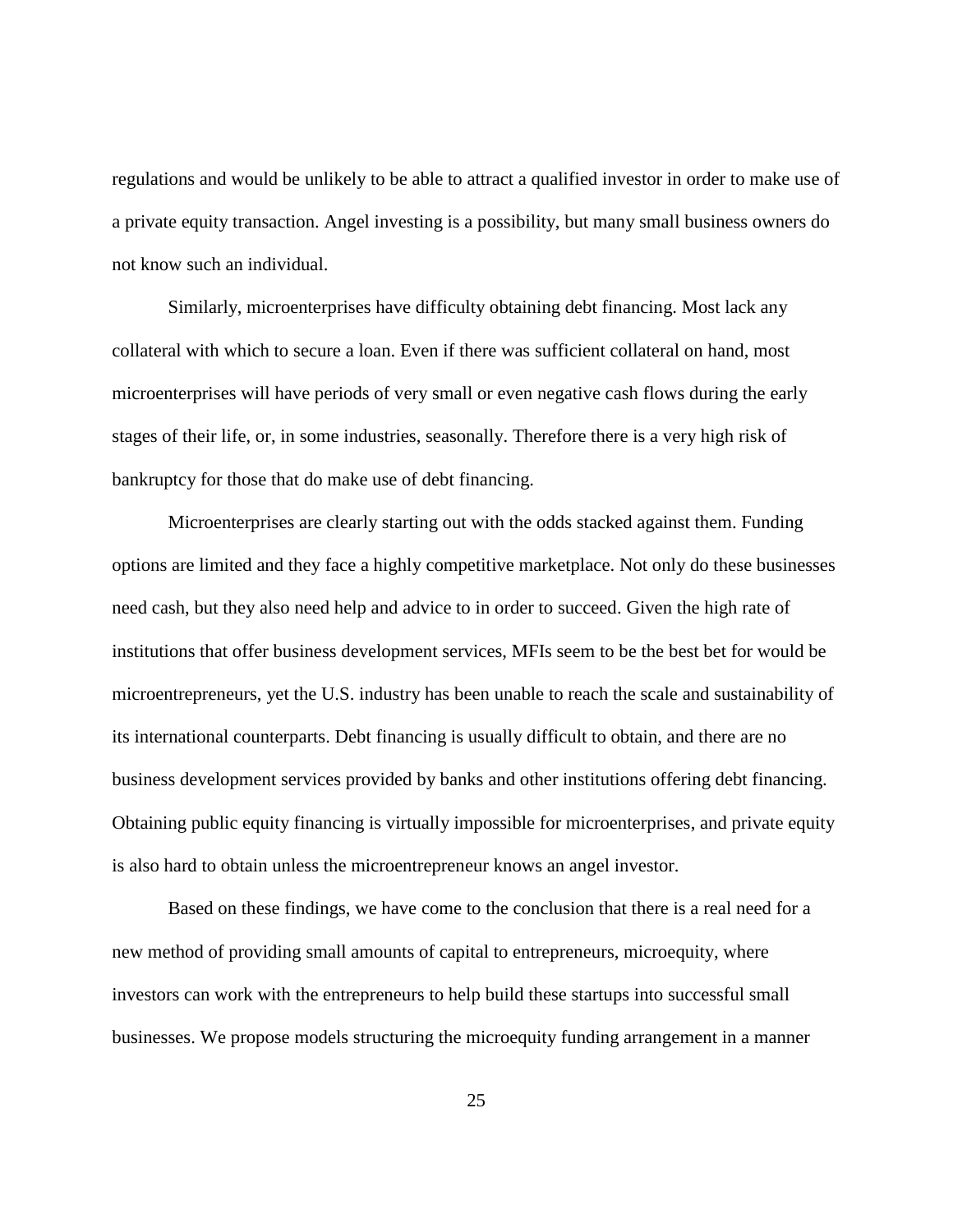similar to traditional private equity vehicles, venture capital firms and angel investors. The crowdfunding provisions of the recently passed JOBS Act can be utilized in these models to more easily raise funds for these small businesses than previously would have been possible. We will also propose a model using franchising and microequity and/or microloans in order to expand a small business into a larger network of franchises.

#### Microequity Models

<span id="page-31-0"></span>In this section, I propose three models of pursuing a microequtiy based microfinance arrangement that may provide solutions to the questions of can a microequity financing model offer a solution to the difficulties that have prevented MFIs in the United States from achieving sustainability and how a microequity model would work in practice.

#### <span id="page-31-1"></span>*Straight Microequity*

In this model, small businesses are funded by investors who take an ownership share in the businesses. The arrangement would work in much the same way as the traditional stock markets, with investors purchasing shares in the microenterprises in return for a certain equity stake. Two possibilities to utilize this model in practice are first; microenterprises could independently offer shares in their businesses for sale via an online funding portal as envisioned in the JOBS Act's crowdfunding provisions; and second, MFI's could structure their microenterprise programs as equity rather than debt. I will discuss each of these possibilities in turn.

If microenterprises offer shares directly to public investors via online funding portals, this will undoubtedly increase the funding options for those entrepreneurs starting small businesses,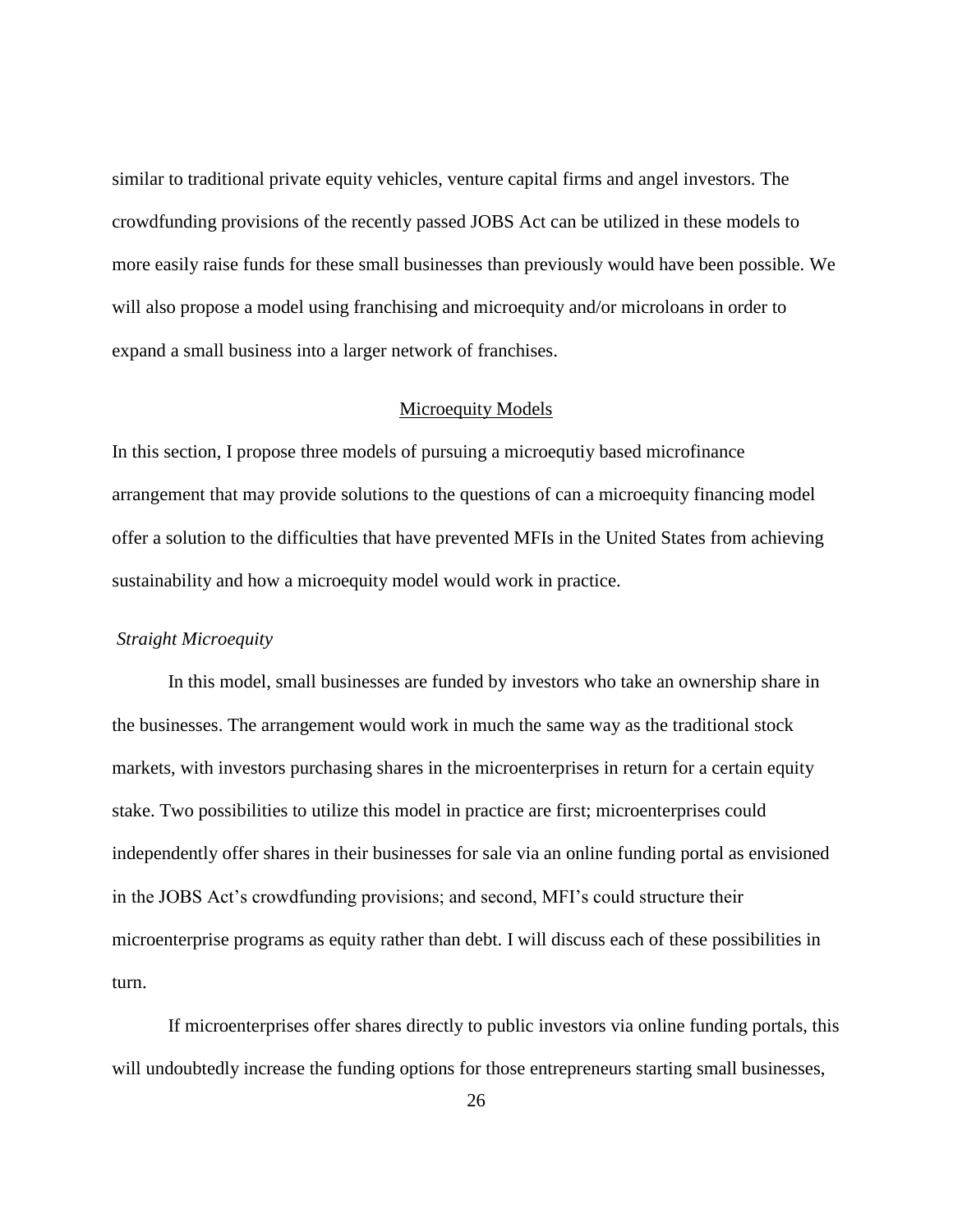however, this arrangement has several potential drawbacks. First, although it is beneficial for the microenterprises to receive the funds from investors, the impersonal and informal nature of the online crowdfunding method means that investors and those small businesses receiving the finds will have little face to face contact. Therefore, the microentrepreneurs will still have to face the considerable challenges of complying with the resgistration requirements of the JOBS Act on their own. Also, the microetrepreneur who is likely to be an inexperienced business person will have to face the considerable challenges of building, managing, and sustaining a viable and profitable business. It is also questionable whether microentrepreneurs taking this route will actually be able to convince public investors to invest in their businesses and therefore actually be able to raise sufficient funds using this method.

The second possibility of MFIs structuring their programs using equity rather than debt would seem to offer a more promising avenue for implementing a straight microequity arrangement. In this case, a MFI will receive an equity stake in the microenterprise in return for its investment which includes funding as well as business management assistance. In effect the MFI and microentrepreneur will become partners who will share the risks and rewards of the venture. The MFI will have a vested interest in helping the microenterprise succeed and thereby ensuring a reasonable return on their investment. Therefore there will be a strong incentive for the MFI to work closely with the microentrepreneur to provide business development assistance leading to an increased chance of success for the microenterprise. In such an arrangement the equity contract could be structured so that the microetrepreneur pays a specific dividend to the MFI on a regular basis, and then at the end of a specific term, there is an agreement for the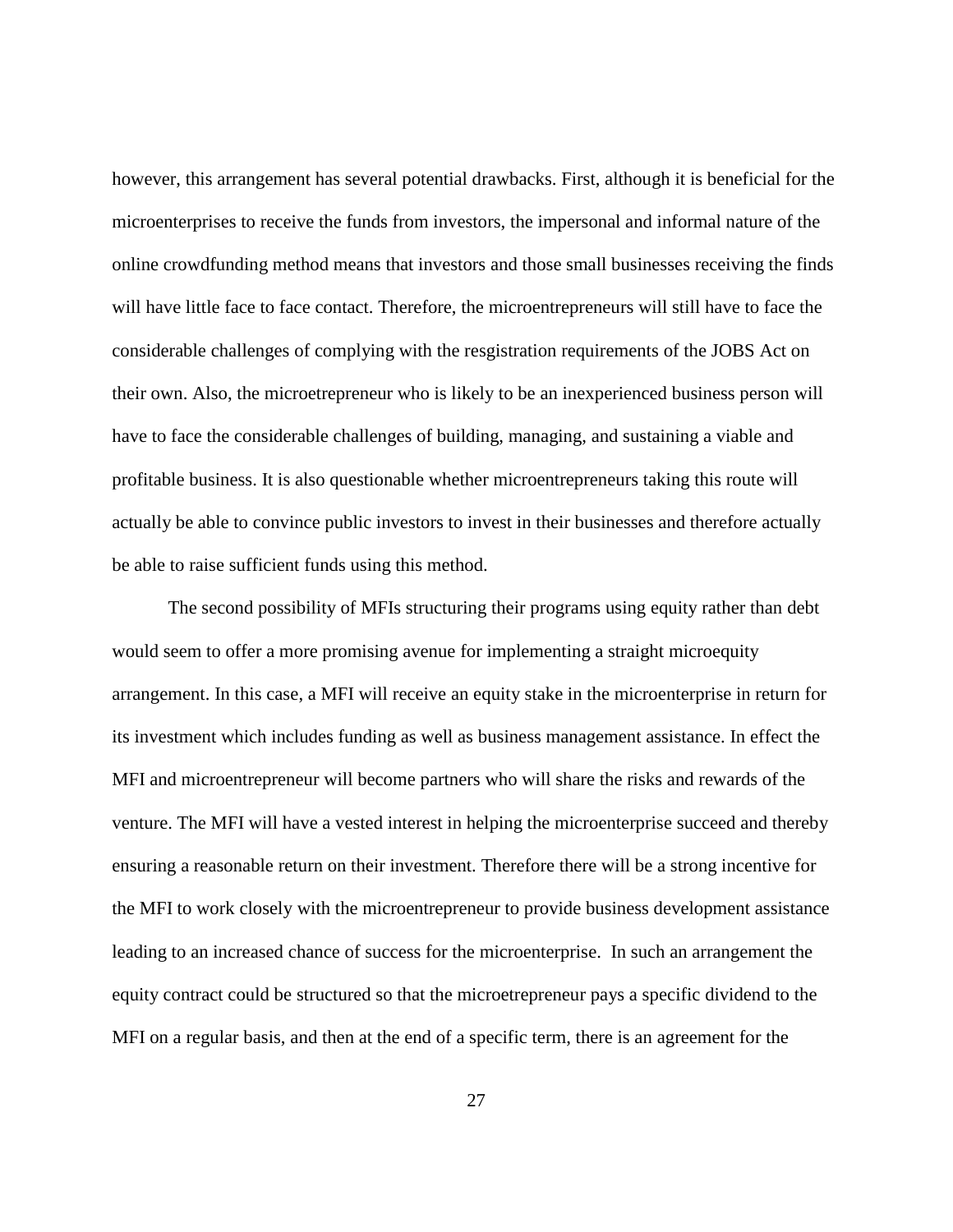microentrepreneur to buy back the shares from the MFI. In this way the MFI is earning a return via the dividend payments. When the shares are repurchased the MFI is able to reinvest in a new microenterprise and start the process over. This type of arrangement has many advantages over MFI's traditional method of financing microenterprises, microcredit. In microcredit, the microentrepreneur must make regular interest payments, which can present difficulties since it is likely that the fledgling microenterprises will have periods of low or even negative cash flows. In contrast, using microequity dividends are paid only when the microenterprises are profitable. Also, in microcredit, providers cannot share in any potential upside profits, therefore they are only concerned with repayment and will attempt to eliminate any possible loss or risk. This means that venture that may be potentially very profitable yet risky will probably be passed over by microcredit providers.

#### <span id="page-33-0"></span>*Micro Venture Capital*

This model for microequity would work in a manner that is very similar to traditional venture capital and angel investing. In the case of a micro venture capital (microVC) model, a fund will be created for investment in microenterprises. Sources for the fund will be well to do individuals who are looking for an investment which provides an acceptable financial return as well as providing a social return component. Many investors would like to invest in their local communities and small businesses rather than in the traditional financial markets, and a microVC find would make this possible. These investors would be fulfilling the role that is played by the limited partners in traditional venture capital investing. In the case microVCs, it is possible that these same investors could be the active managers of the fund, or alternatively, other experienced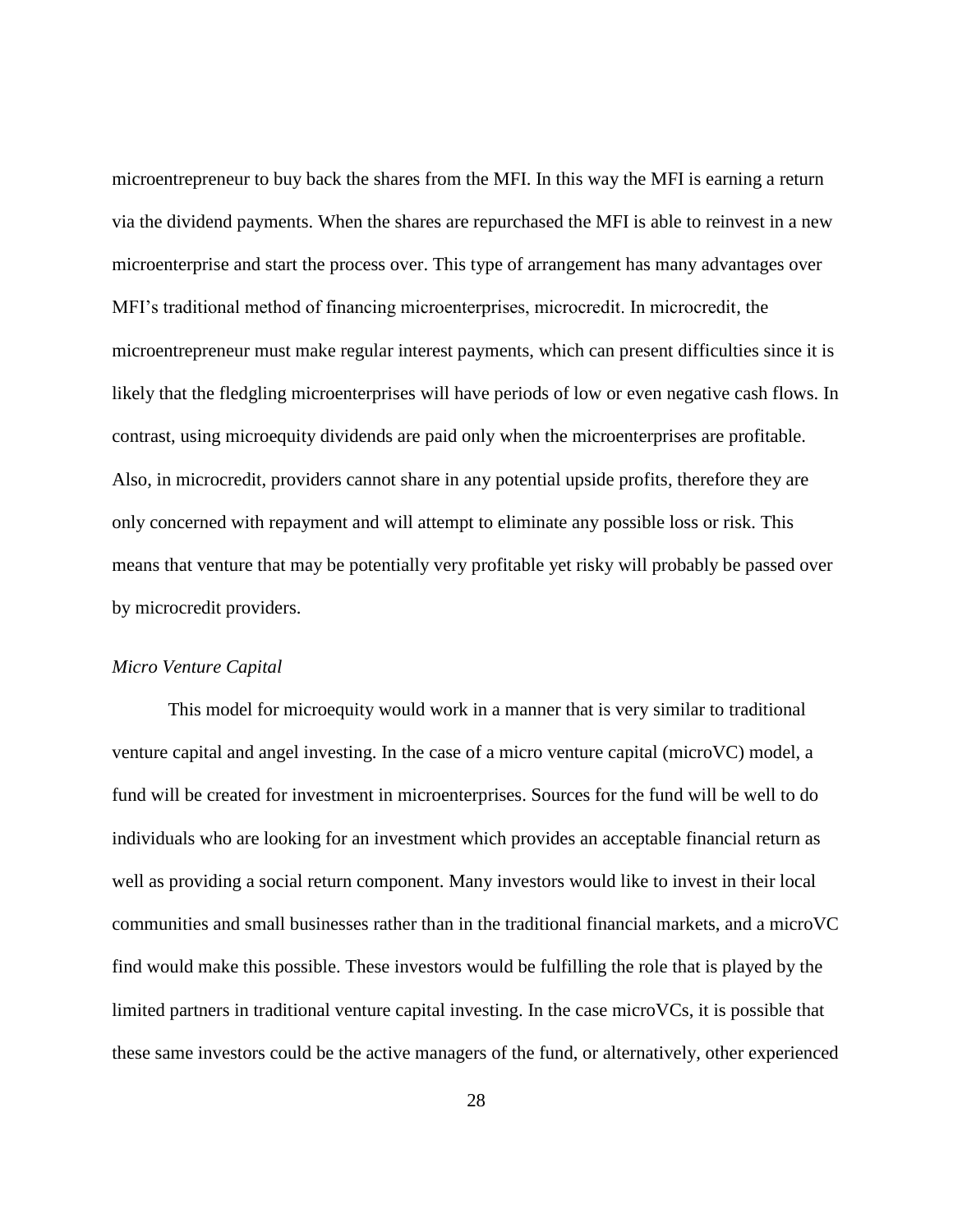business professionals could take the position of the managing partners who will work closely with the microenterprises to provide business support services. In either case, the microenterprises are worked with closely by the managers of the fund to be provided with coaching and business development assistance. The investments can be structured similarly to those described in the straight microequity model above, where there will be regular dividend payments made when the microenterprises are profitable with an arrangement for the micoentrepreneur to buy the shares back after a certain term. In this way the fund earns an acceptable return and when these funds are operating in the local community there is the added social benefit for the investors in knowing that they are investing in the success and prosperity of their local community. A microVC fund could also take advantage of the crowdfunding provisions of the JOBS Act. The fund could be created by soliciting fund investors via an online funding portal, although there are some questions as to whether this is compatible with the provisions of the Act, namely the financial statement and business plan requirements. However, as the fund would be structured as a limited partnership and managed by experienced business professionals, these obstacles should be easy to overcome, although this is dependent on the final rules which are as yet to have been promulgated by the SEC.

#### <span id="page-34-0"></span>*MicroFranchises*

Another option of pursuing a microequity model for microfinance is structuring the investments as microfranchises. To better illustrate how this model would work in practice, it is useful to introduce a small case study of an actual franchisor, Supergalss Windshield Repair. Superglass is an international franchisor. As a former employee of the company, I had many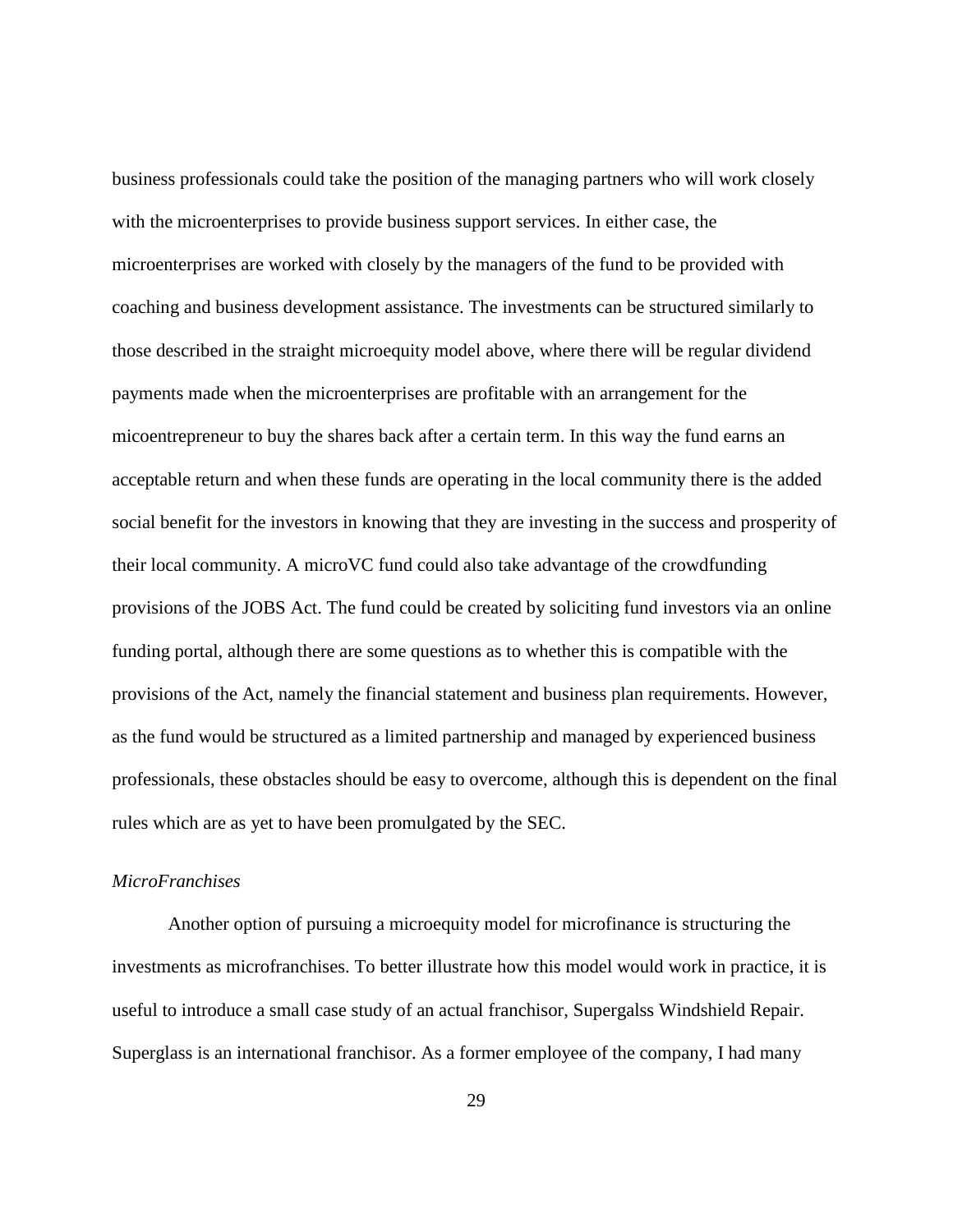personal conversations with the company's president, David Casey. Superglass Windshield Repair is a franchisor based in Orlando, FL, with over 300 franchisees operating nationwide, as well as franchises in Canada and South Korea. David A. Casey, president of Superglass, spoke with me on numerous occasions regarding the financing Superglass uses to assist their franchisees in starting their businesses. A Superglass franchise normally costs \$10,000 as a franchise fee, and there is a perpetual royalty arrangement of 3-5%. Many franchisees are not able to pay \$10,000 up front to purchase the business, therefore for a small down payment of typically \$1000-\$2000, Superglass will finance the balance on a credit basis directly to the franchisee. An obvious problem is how to ensure the franchisee will repay the balance of the franchise fee. As Mr. Casey communicated to me, this is not a problem because the business format provided by Superglass includes the right to use Superglass' proprietary windshield repair resin and repair technology. The resin and equipment used by Superglass is superior to what the franchisees would be able to procure elsewhere, therefore the franchisees have a strong incentive to repay, because if they fail to do so they can be cut off from receiving supplies critical to the functioning of their business.

It could be possible to generalize a model for microequity, which utilizes the JOBS Act, based on the practices of Superglass. A "franchisor", in this case actually a type of MFI, would serve as the incorporated business that sells shares via an online funding portal. The MFI is staffed by experienced professionals who are able to ensure compliance with the JOBS Act's provisions. Once a target offering amount is raised, this is distributed in small portions at the discretion of the MFI. The MFI distributes portions of the funds raised to several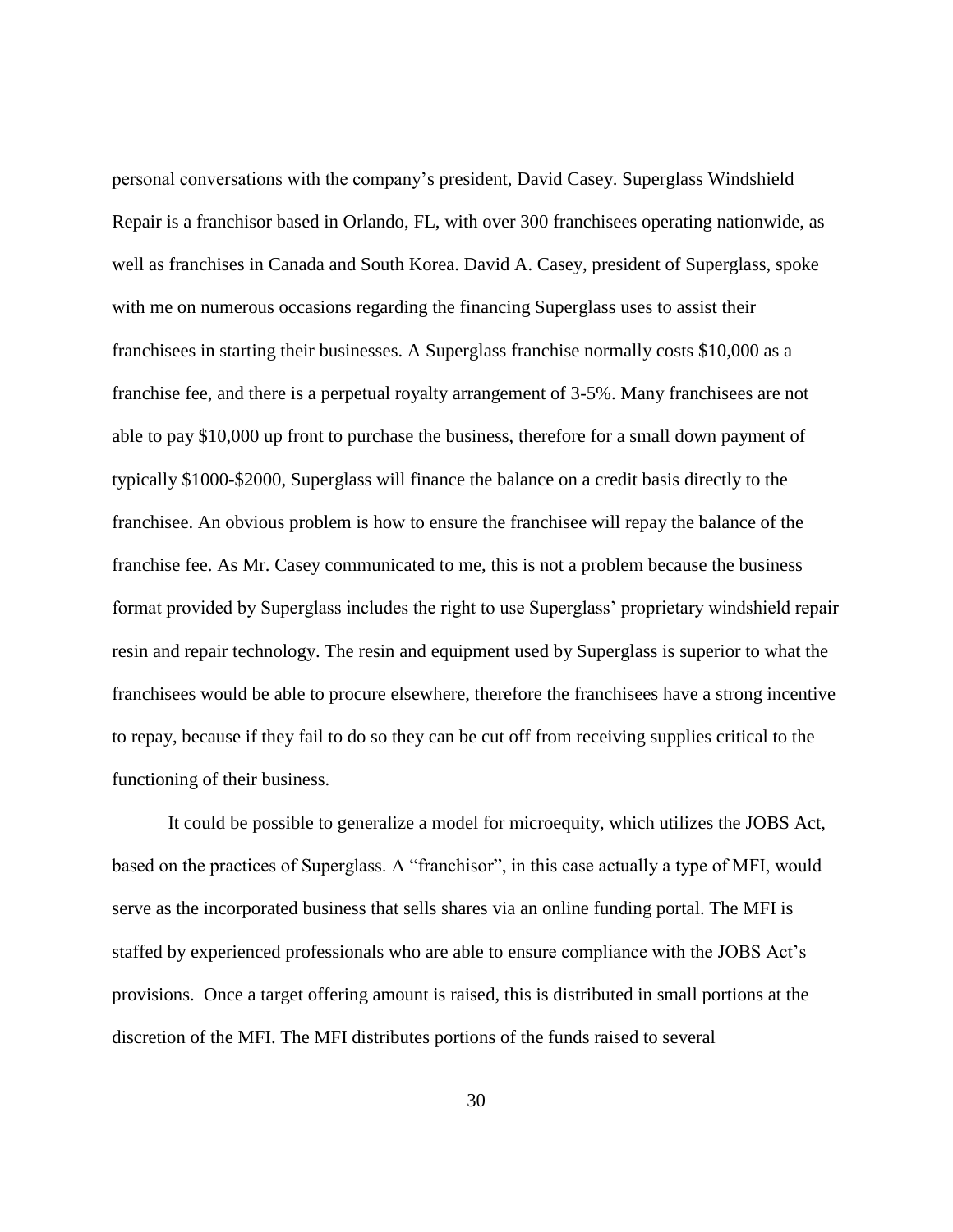microentrepreneurs who are pursuing a small, mainstream business in a few selected industries. The reason for limiting the small businesses to a few industries is so that the MFI in this model can develop business expertise in these fields so that adequate training, coaching, and other business development services can be provided to the microentrepreneurs.

<span id="page-36-0"></span>The contract with the microentrepreneurs could utilize a dividend/share buyback arrangement similar to the one discussed in the previous models, thereby ensuring the MFI receives an acceptable return and can then reinvest the funds in new microenterprises. Alternatively, the MFI could structure the arrangement as a lease to own arrangement, where the MFI retains total ownership of the business and the microentrepreneur makes regular payments towards eventually obtaining outright ownership of the business. The incentive to repay in this arrangement is the eventual ownership of the business by the microentrepreneur. In some cases it is likely that a substantial amount of equipment, i.e. a vehicle, will be part of a package which is provided to the microentrepreneur, this is a further incentive for repayment as this equipment can be repossessed in the event of a default. However, it will be necessary to structure flexibility into the lease to own agreement to assist the microentrepreneur in the likely event of periods of low or even negative cash flows.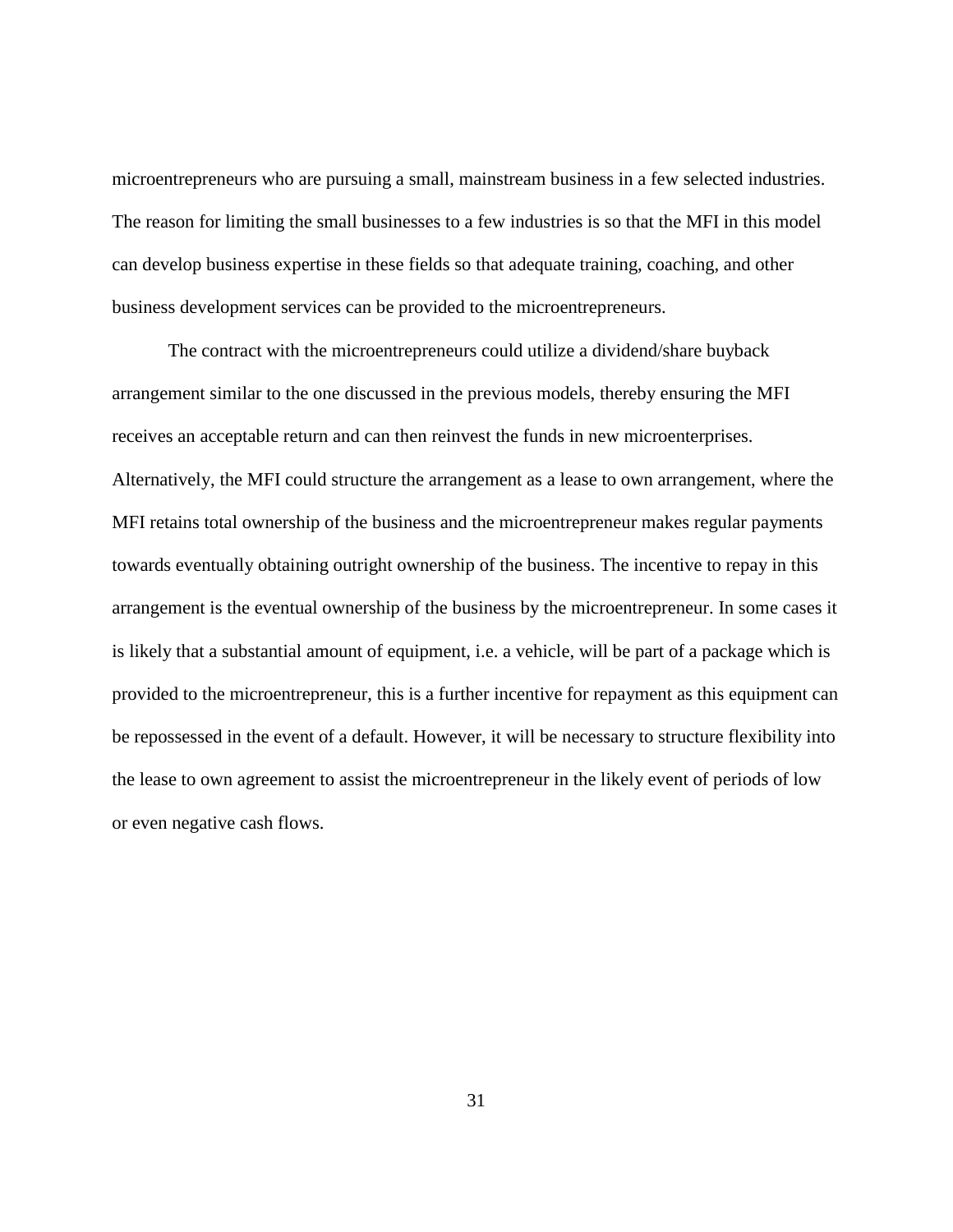# **CONCLUSION**

Based on the models which have been proposed above, this thesis addressed the questions of whether microequity financing models alleviate the limitations of MFIs as well as proposed various micro equity financing models. In regards to the question of whether a microequity model for microfinance can offer a solution to the difficulties faced by MFIs that operate in the U.S., the two main difficulties that are present are the fact that MFIs in the U.S. cannot charge interest rates high enough to cover their costs due to government regulations which put a ceiling on the rates which can be charged, and that due to this factor, MFIs must depend on government and/or charitable funds to cover these costs. However, as mentioned previously, receiving government or charitable funds is never guaranteed, especially in times of economic uncertainty.

A microequity based model of microfinance would alleviate this problem of an inability to cover costs due to interest rate law. The microequity models, which have been proposed, are based on a dividend and share buyback model, thereby circumventing interest rate laws since the financing arrangement is not a loan. The arrangement is also beneficial for the microentrepreneur as there is no pressure to make regular interest payments when the business is not profitable. Also in the microequity arrangement, there should not be a need to depend on government or charitable funds for two reasons. First, MFIs are in a more tightly coupled relationship with the microentrepreneurs and will work much more closely to help the business to be successful as they are investors in the business, therefore there should be a much lower rate of MFI clients'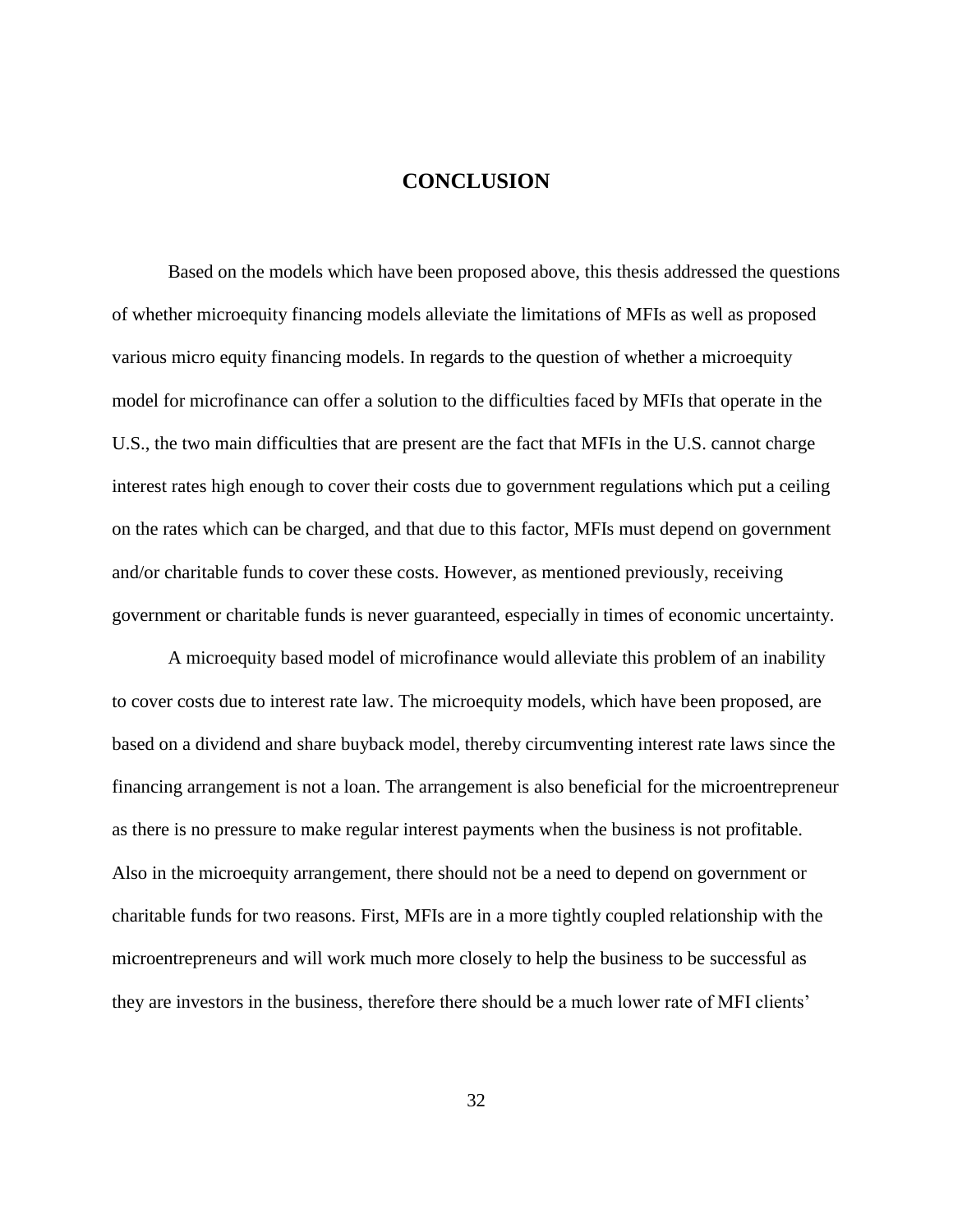businesses failing. Secondly, MFIs can share in any potential upside profits from those businesses that turn out to be enormously successful.

Regarding the question of how a microequity model for microfinance would work in practice, various models of microequity finance were presented. Three models of microequity finance were presented: straight microequity, microVCs and microangels, and microfranchises. Each of these models represents a viable microequity option can be put into practice. Obviously, these models would need to be implemented in a real world setting to truly test their viability. As to the question of whether or not the JOBS Act facilitates or inhibits these models, the tentative answer is that the Act does facilitate the implementation of these models. However, as the Securities and Exchange Commission has still as yet to promulgate the final rules and regulations for implementing the Act's provisions, the question is still open as to whether the specifics of these rules will actually be beneficial to such models as have been proposed here.

In summary, microequity shows a great promise for finally enabling a sustainable microfinance arrangement in the U.S. context. Based on the research and models proposed in this paper, notably the recent passage of the JOBS Act and the three models of equity based microfinance proposed here, a sustainable method to assist microentrepreneurs in the U.S. in developing thriving small businesses is on the horizon. Now it will be up to microfinance practitioners and hardworking and resourceful entrepreneurs to make the proposals elucidated in this paper into a reality.

33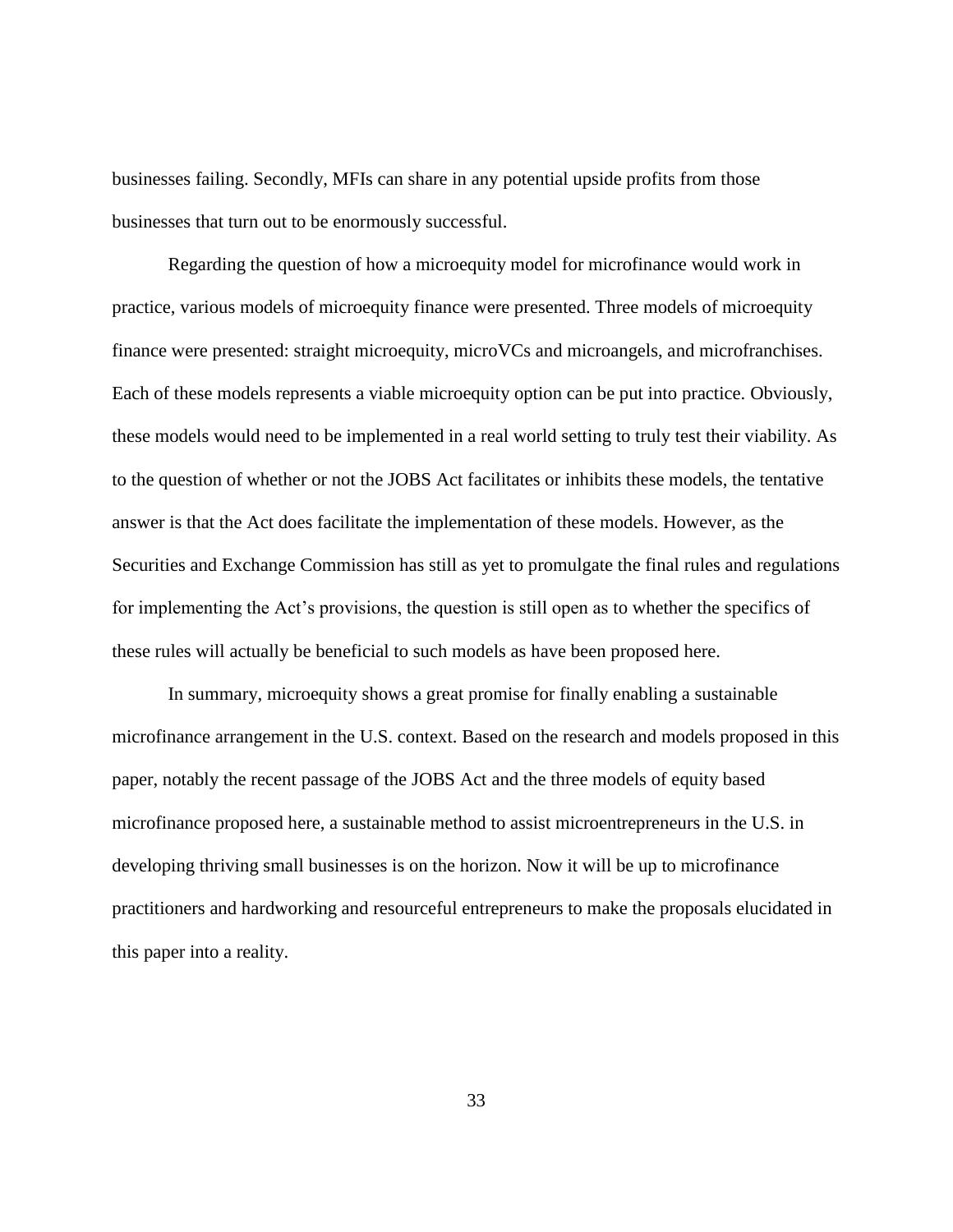### **REFERENCES**

- <span id="page-39-0"></span>Akyüz, K. C., Akyüz, İ., Serіn, H., & Cindik, H. (2006). The financing preferences and capital structure of micro, small and medium sized firm owners in forest products industry in Turkey. *Forest Policy and Economics*, *8*(3), 301–311. doi:10.1016/j.forpol.2004.09.003
- Ayyagari, M., Demirguc-Kunt, a., & Maksimovic, V. (2010). Formal versus Informal Finance: Evidence from China. *Review of Financial Studies*, *23*(8), 3048–3097. doi:10.1093/rfs/hhq030
- Bell, J. M. (2010). On the Self-Sustainability of Microfinance in the United States: An Ethical and Economic Perspective, (November). Retrieved from millsaps.edu
- Chandra, A., & Arun, T. (2011). United States Microfinance: Regulating to Promote Growth? Retrieved from http://www.networksfinancialinstitute.org/thoughtleadership/publications/Pages/WorkingPapers.asp x
- DeGennaro, R. (2009). Angel Investors: Who They are and What They Do: Can I Be One, Too? *Journal of Wealth Management*, 55–61. Retrieved from http://papers.ssrn.com/sol3/papers.cfm?abstract\_id=1462551
- Denis, D. J. (2004). Entrepreneurial finance: an overview of the issues and evidence. *Journal of Corporate Finance*, *10*(2), 301–326. doi:10.1016/S0929-1199(03)00059-2
- Edgcomb, E. L., & Klein, J. (2005). *Opening Opportunities , Building Ownership : Fulfilling the Promise of Microenterprise in the United States*. Retrieved from http://fieldus.org/Projects/microUS.html
- Flannery, M., & Samolyk, K. (2005). Payday lending: Do the costs justify the price? *… Research Working Paper No. 2005/09*. Retrieved from http://papers.ssrn.com/sol3/papers.cfm?abstract\_id=771624
- Gollakota, K., & Doshi, K. (2010). Microfinance in the US: A Case Study of ACCION San Diego. *Enhancing Organisational Performance through Strategic Initiatives* (pp. 549–560).
- Federal Deposit Insurance Corporation. (2009). *Alternative Financial Services: A Primer.* Retrieved April 12, 2013, from the FDIC website: http://www.fdic.gov/bank/analytical/quarterly/2009\_vol3\_1/AltFinServicesprimer.html
- Gomez, L., & Edgcomb, E. L. (2011). *A Newly Crowded Marketplace : How For-profit Lenders Are Serving Microentrepreneurs Authors* (pp. 1–24). Retrieved from http://fieldus.org/Publications/index.html